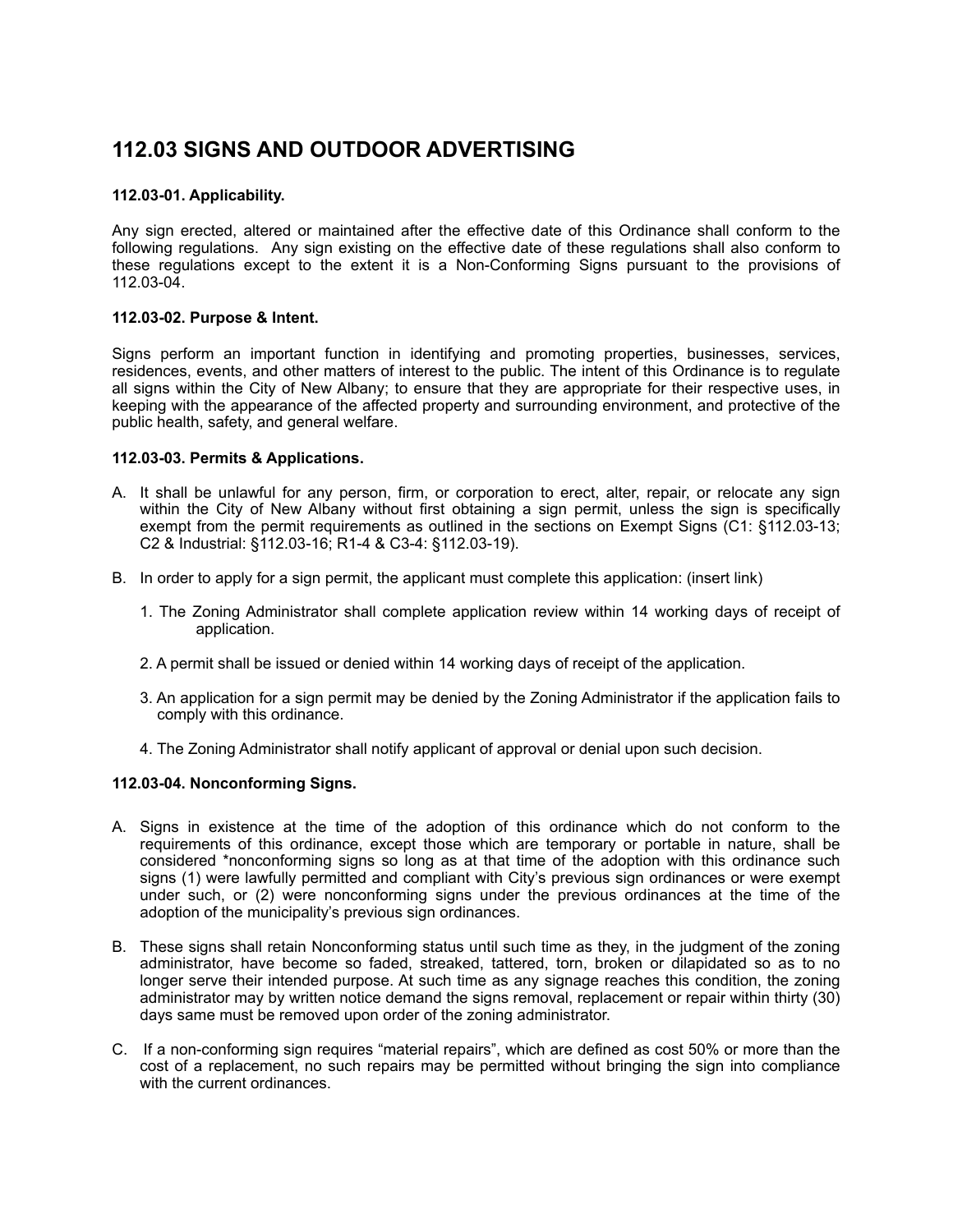- D. All signage replacement or material repairs shall conform to the current ordinances and guidelines.
- E. Decisions of the zoning administrator under this ordinance (112.03-04) are appealable to the Zoning Board upon filing Notice of Appeal with the Municipal Clerk within ten (10) days of notification of a final decision by the zoning administrator, and to the Board of Aldermen from decisions of the Zoning Board in the same manner.

#### **112.03-05. Variances and special exceptions**.

#### A. Applications.

Applications for variances shall be made on forms provided by the zoning administrator and must be accompanied by the required fee, as set by his office. The Zoning Administrator may make a recommendation to and such applications will be heard by the Planning and Zoning Board, who will then vote to allow or disallow such variance. If either the Zoning Administrator or the applicant is aggrieved by the decision of the planning and zoning board, appeal may be taken to the Mayor and Board of Aldermen of the City of New Albany, MS.

#### B. Standards for variances.

Variances from the terms of this article with regard to such requirements including, but not limited to, number, separation, size, height, density, materials, functionality and set-backs shall be granted only upon a showing by the applicant that such variance shall not be contrary to the public interest and that a literal enforcement of this article would result in an unnecessary hardship on the applicant. In order for the Planning and Zoning Board or the Mayor and Board of Aldermen to grant a variance from the requirements of this article there must be a finding that:

- 1. Special condition(s) and circumstance(s) must clearly exist which are peculiar to the location on which the sign is proposed;
- 2. The special conditions or circumstances clearly must not result from the actions of the applicant;
- 3. The granting of the variance will not confer on the applicant any special privilege denied to others in the same vicinity;
- 4. Except for the provision for which a variance is requested, the sign or signs shall be in compliance with all other provisions and sections of this article and all other applicable ordinances of the city; and
- 5. The granting of the variance will not cause the proposed sign to conflict with utility and street fixtures or with traffic safety and required visibility at any time.

#### **112.03-06 Appeals.**

A. For all decisions subject to appeal to the Mayor and Board of Aldermen, appeal may be made by filing a written Notice of Appeal with the Municipal Clerk within ten (10) days of notification of the decision subject to the appeal. The Notice of Appeal shall be signed and dated and shall state the nature of the decision subject to the appeal.

B. The Mayor and Board of Aldermen shall hear the appeal by the first regular meeting occurring at least five (5) days after receipt of the Notice of Appeal, or upon such date to which the matter is continued for good cause, with their decision to issue in a timely manner thereafter.

C. In the event the applicant is aggrieved by the decision of the Mayor and Board of Aldermen, appeal may be taken as from other decisions of said board, pursuant to State law.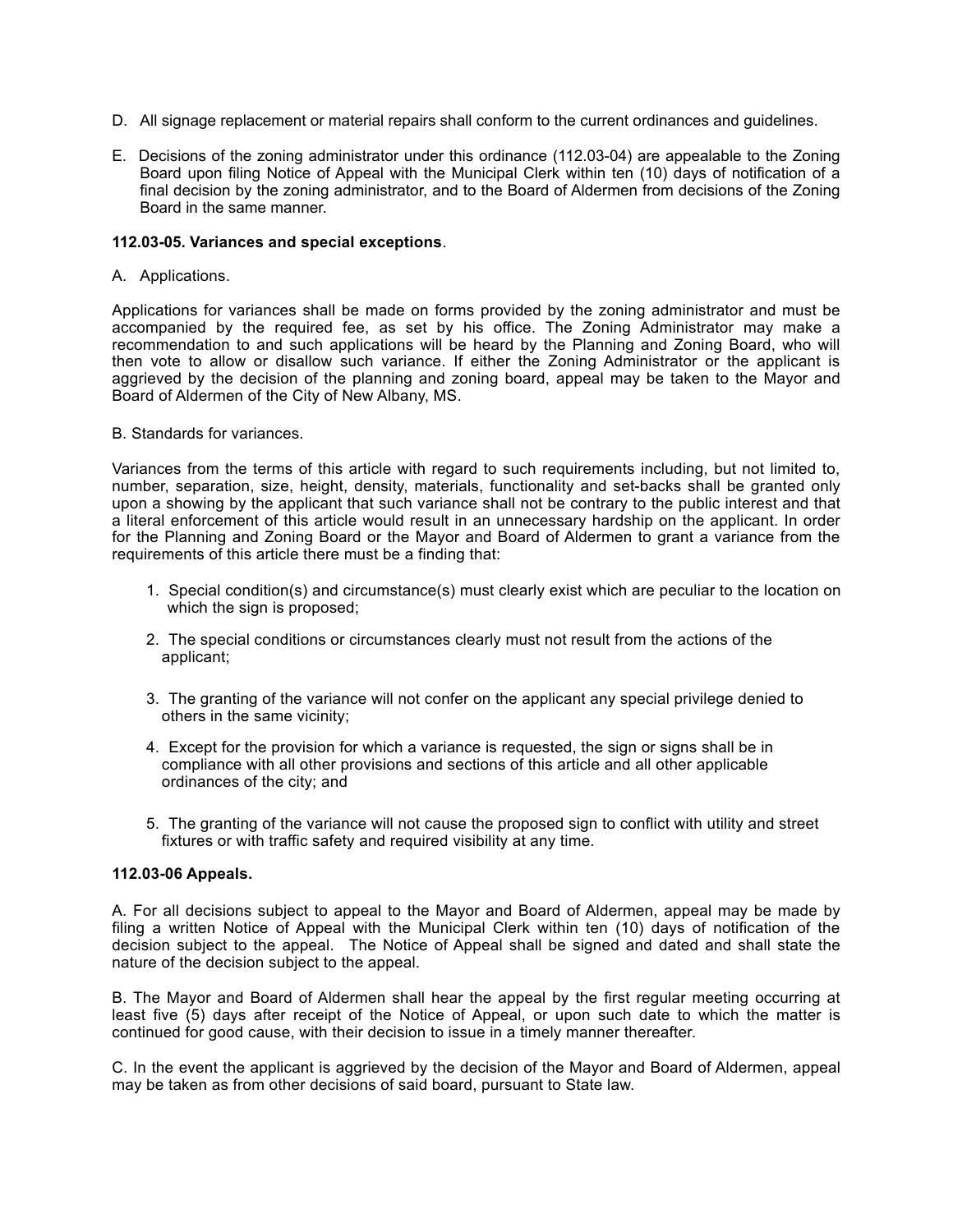### **112.03-07. Violations.**

Any person violating any of the terms or provisions of this article shall be guilty of a misdemeanor and, upon conviction, subject to a fine of not more than one thousand dollars (\$1,000.00). Each separate day each violation is continued shall constitute a separate offense.

#### **112.03-08. Prohibited Signs.**

The following signs are unlawful and prohibited:

A. Abandoned and dilapidated signs.

B. Snipe signs. Signs shall only be attached to utility poles in conformance with state and utility regulations and the requirements of this Chapter.

C. Mechanical movement signs, including revolving signs.

D. Animated signs, flashing signs, or signs that scroll or flash text or graphics.

E. Inflatable devices or balloon signs, with the exception of balloons used in temporary, noncommercial situations.

F. Any signs that imitate, resemble, interfere with, or obstruct official traffic lights, signs, or signals.

G. Signs which prevent free ingress or egress from any door, window, fire escape, or that prevent free access from one part of a roof to any other part. No sign other than a safety sign shall be attached to a standpipe or fire escape.

H. Signs which emit smoke, visible vapors, particulate matter, sound, odor or contain open flames.

- I. Reflective signs or signs containing mirrors.
- J. Interactive signs.

K. Signs incorporating beacon or festoon lighting.

L. Any banner or sign of any type suspended across a public street, without the permission of the owner of the property and the authorities responsible for the public road.

M. Roof signs.

N. Signs erected without the permission of the property owner, with the exception of those authorized or required by local, state, or federal government.

O. Any sign containing information which states or implies that a property may be used for any purpose not permitted under the provisions of the City of New Albany Zoning Ordinance.

- P. Any sign that promotes illegal activity.
- Q. "Billboard" Signs or off premises signs.
- R. Portable Manual Changeable Copy Signs.
- S. Pennants and flags other than U.S.A. or Mississippi.
- T. Pole Signs except alongside I-22 interstate. See 112.03-17(I).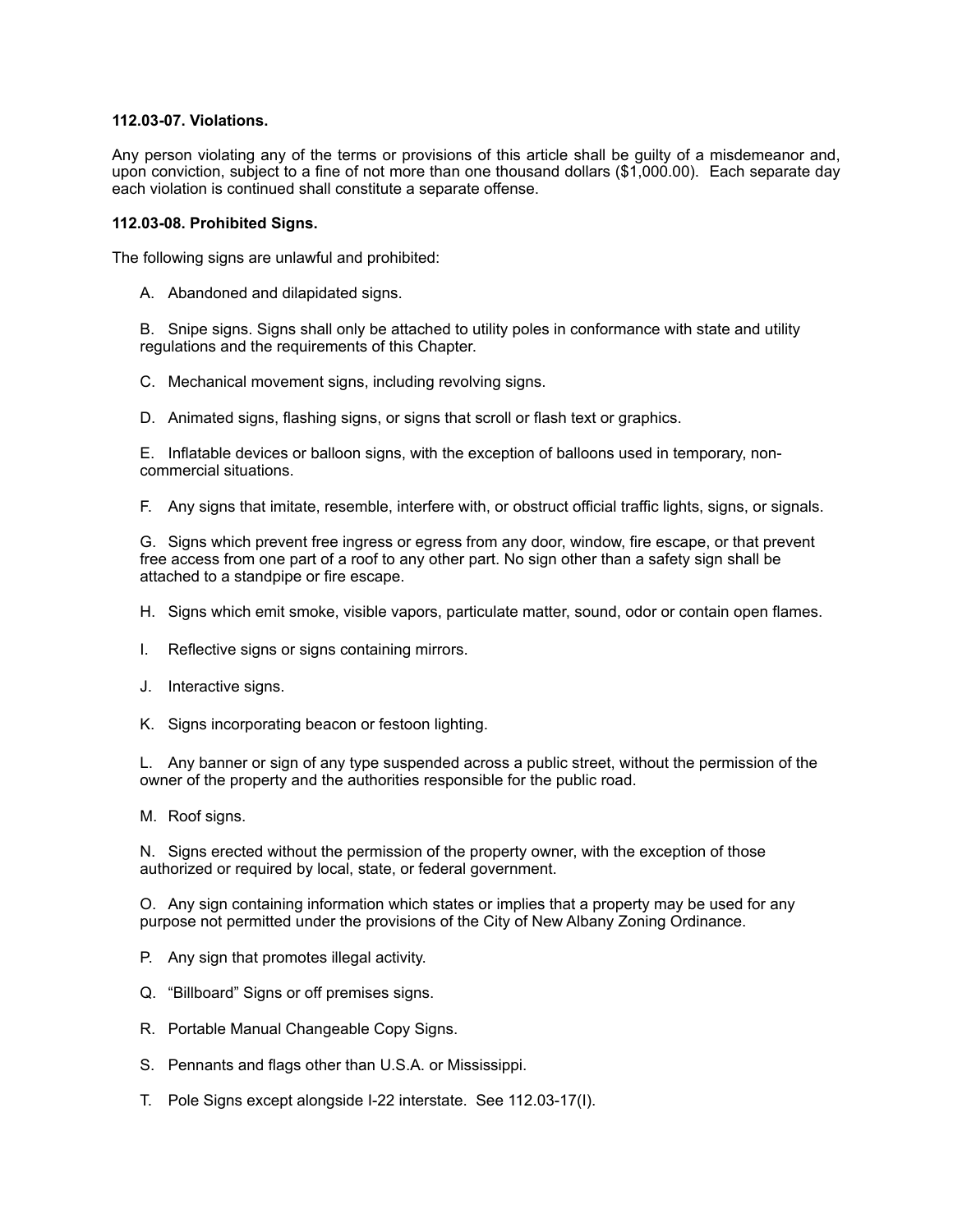- U. Sign Twirlers.
- V. Flag Banner/ Feather Banner.
- W. Vehicular Signs.

# **112.03-09. General Conditions for Signs**

#### **A. Sign location.**

- 1. No outdoor advertising or sign shall be erected, placed, painted, repainted, or hung nearer to the street right-of-way line than the building setback lines provided for in the zoning district where the sign is to be located, except that one (1) sign advertising the primary nature of the business or industry conducted on the premises may be placed no closer than ten (10) feet from the street right-of-way lien and shall in no case obstruct the view of traffic.
- 2. No sign shall be placed in such a position as to endanger pedestrians, bicyclists, or traffic on a street by obscuring the view or by interfering with official street signs or signals by virtue of position or color.
- 3. Signs and their supporting structures shall maintain clearance and noninterference with all surface and underground utility and communications lines or equipment

# **B. Sign Materials & Construction**.

Every sign shall be constructed of durable materials, using noncorrosive fastenings; shall be structurally safe and erected or installed in strict accordance with the most recently adopted Building Codes; and shall be maintained in safe condition and good repair at all times so that all sign information is clearly legible.

#### **C. Sign Area**.

- 1. The area of a sign shall mean the area of all lettering, wording, and accompanying designs, logos, and symbols. The area of a sign shall include any supporting framework, bracing or trim which is incidental to the display.
- 2. Where the sign consists of individual letters, designs, or symbols attached to a building, awning, wall or window, the area shall be measured by finding the area of the minimum imaginary rectangles or squares, whichever are less in size, which separately fully enclose each word, copy, design, symbol or message, and then by totaling the area of all imaginary rectangles or squares.
- 3. The maximum total area of all signage unless otherwise specified, for each side of the building that faces a public street or parking lot is limited to 1.5 square feet of sign area per one linear foot of building frontage on such public street.
- 4. Signs may be double-sided.

#### **D. Sign Height**.

1. Sign height shall be measured as the distance from the highest portion of the sign to the mean finished grade of the street closest to the sign. In the case of a sign located greater than 100 feet from a public street, height shall be measured to the mean grade at the base of the sign. Artificially raised earthen platforms shall not alter the calculation of permissible sign height.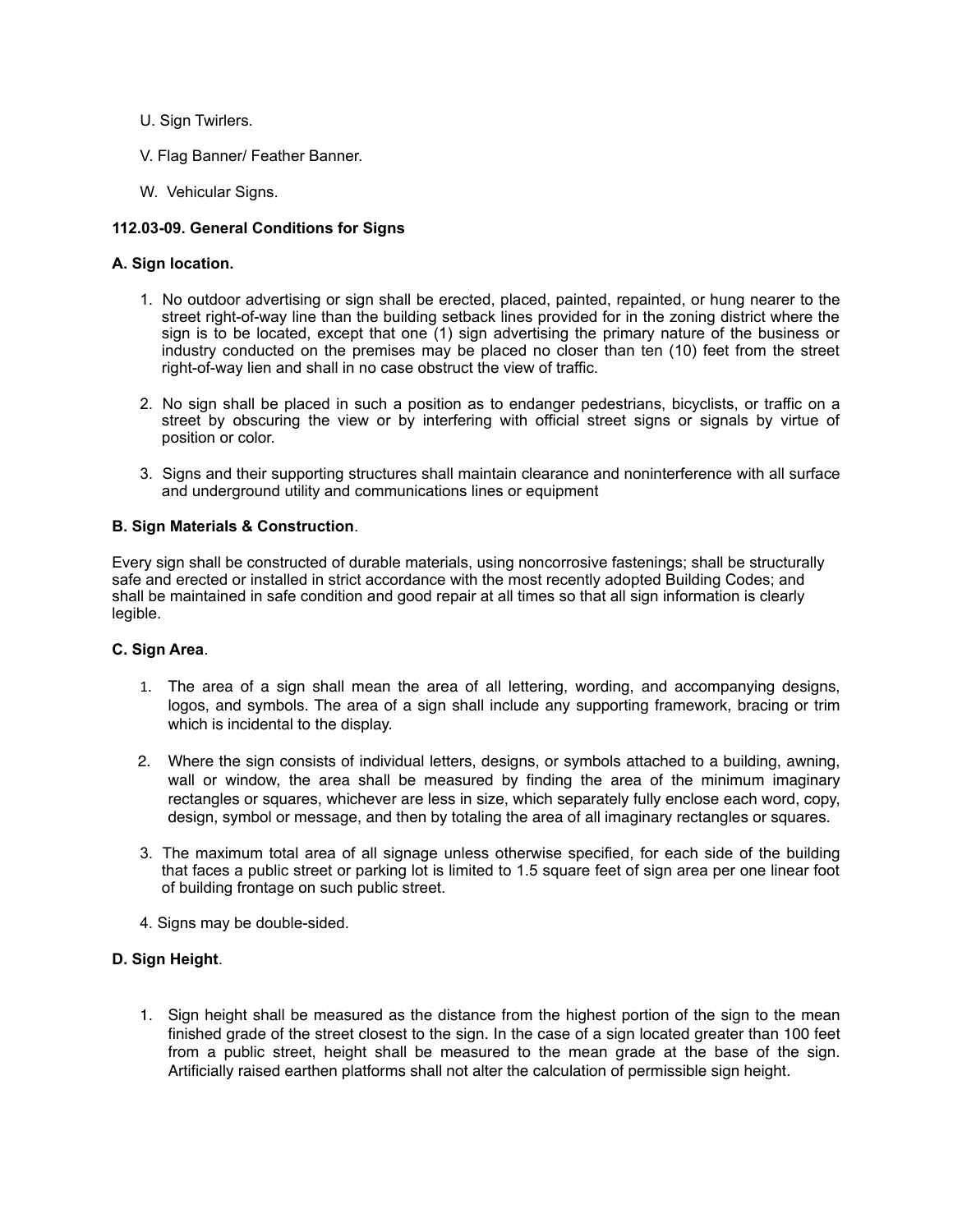- 2. Clearance for freestanding and projecting signs shall be measured as the smallest vertical distance between finished grade and the lowest point of the sign, including any framework or other structural elements.
- 3. The permitted maximum height for all signs is determined by the sign type and the zoning district in which the sign is located.
- 4. No sign attached to a building shall project above the roofline of such building.

# E. **Sign Spacing.**

The spacing between sign structures shall be measured as a straight-line distance between the closest edges of each sign.

# **F. Sign Illumination**.

- 1. Light sources to illuminate signs shall neither be visible from any street right-of-way, nor cause glare hazardous or distracting to pedestrians, vehicle drivers, or adjacent properties.
- 2. Signs may not be illuminated externally, internally or by halo lighting except as specifically allowed by zone specific ordinances and provisions. Where such illumination is allowed, these restrictions shall be applicable.
	- a. External illumination shall be by a steady, stationary light source, shielded and directed solely at the sign. The light source must be static in white color.
	- b. Halo illumination shall be steady, stationary light source, shielded and static in one color.
	- c. Internally illuminated signs must be static in intensity and color.
	- d. No sign shall have blinking, flashing or fluttering lights or other illuminating device which has a changing light intensity, brightness or color.

#### **G. Message Center Signs and Digital Displays**.

- 1. One (1) Message Center Sign is permitted per business where allowed. No message center sign may contain text which flashes, pulsates or moves. Each complete message must fit on one screen.
- 2. Digital Display Signs are allowed as part of an on-premises sign only (no more than 30% of total sign). One (1) digital display sign is permitted per business. Any Digital Display containing animation, streaming video, or text or images which flash, pulsates or moves is prohibited. Each complete message must fit on one screen.

#### **H. Number of signs***.*

- 1. The number of freestanding signs shall be limited to one per frontage road per tenant (no more than two per tenant).
- 2. The number of wall signs shall be limited to two signs and shall include business identification, logo or product advertising signs. Window coverings such as canopies, awnings, etc. that displays business advertisement shall be included in the calculation of the number of signs.
	- a. For permitted gas stations, one (1) additional freestanding sign per street frontage shall be permitted for the advertising of gas prices.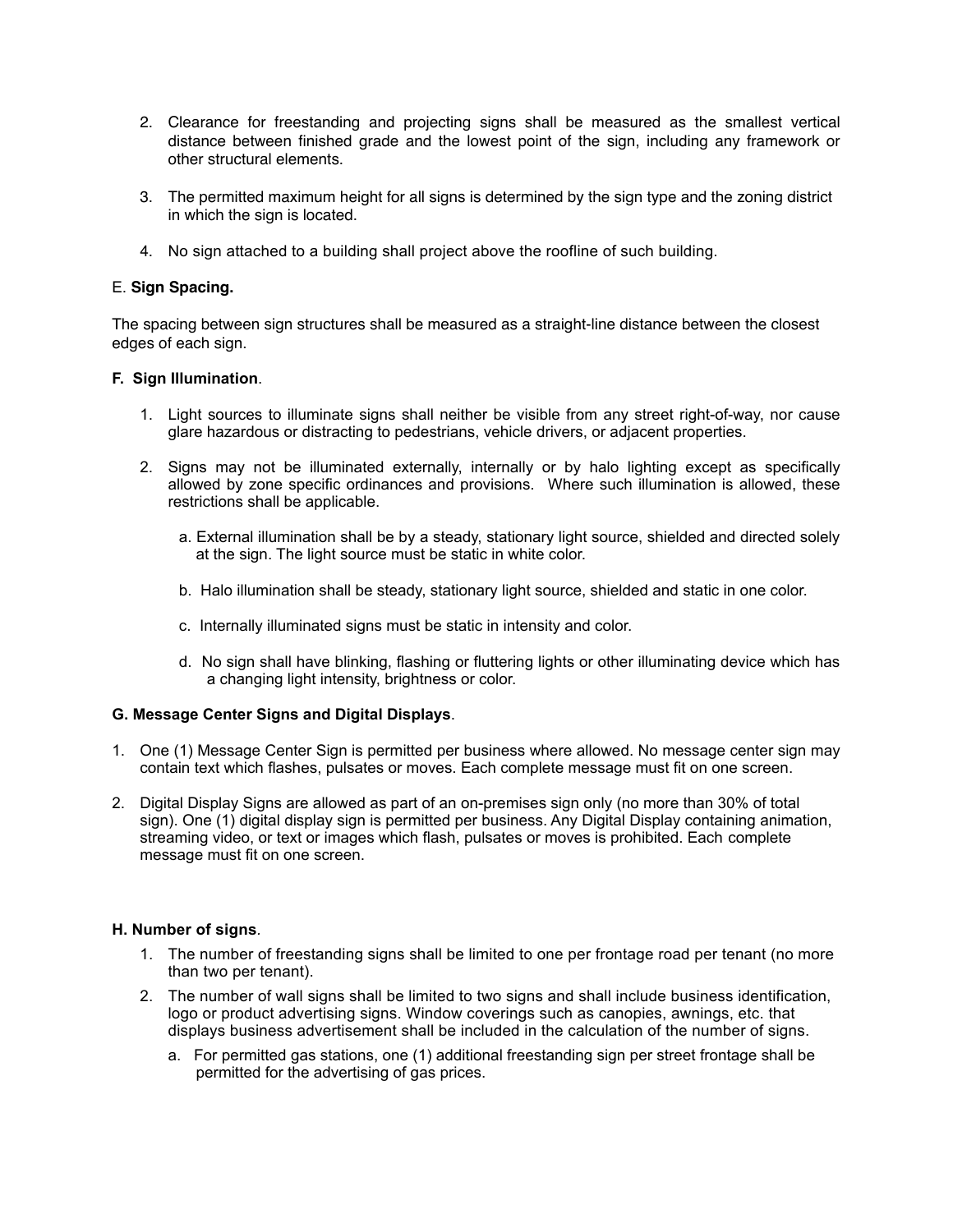b. For permitted drive-through establishments, one (1) additional freestanding sign shall be permitted for the advertising items for sale to users of the drive-through lane only.

#### **112.03-10. Removal of Unsafe, Unlawful, or Abandoned Signs.**

A. Unsafe or Unlawful Signs.

- 1. Upon written notice by the City of New Albany, the owner, person, or firm maintaining a sign shall remove the sign when it becomes unsafe, is in danger of falling, becomes so deteriorated that it no longer serves a useful purpose of communication or is determined by Zoning Administrator to be a nuisance, unsafe or unlawfully erected in violation of any of the provisions of this Article.
- 2. City of New Albany may remove or cause to be removed the sign at the expense of the owner and/ or lessee in the event of the owner of the person or firm maintaining the sign has not complied with the terms of the notice, or made satisfactory arrangements with the zoning administrator to do so, within thirty (30) days of the date of the notice. In the event of immediate danger, City of New Albany may remove the sign immediately upon the issuance of notice to the owner, person, or firm maintaining the sign.

B. Abandoned and Dilapidated Signs: If it shall appear to the zoning administrator of the City of New Albany that a sign has been abandoned, defined as in a state of non-use for a period of ninety (90) days, and dilapidated, he shall notify in writing the owner of the land together with the owner of the sign, if known, to remove the sign within thirty (30) days of said notice. If the dilapidated sign, or elements thereof, are not removed, the city may demolish said sign and bill the sign owner and/or land owner jointly and severally for the cost of said demolition or removal of the dilapidated elements and the costs of demolition or removal may be added to the ad valorem taxes for the property upon approval of such assessment by the Board of Aldermen.

#### **112.03-11. Definitions**

Words and terms used in this ordinance shall have the meanings given in this Article. Unless expressly stated otherwise, any pertinent word or term not part of this listing but vital to the interpretation of this ordinance, shall be construed to have their legal definition, or in absence of a legal definition, their meaning as commonly accepted by practitioners including civil engineers, surveyors, architects, landscape architects, and planners.

- **Abandoned Sign:** A sign which has not identified or advertised a current business, service, owner, product, or activity. See §112.03-10(B).
- **Animated Sign:** A sign depicting action, motion, or light or color changes through electrical or mechanical means.
- **Attached sign**: Any sign directly attached to an exterior wall of a building and dependent upon a building for support with its exposed face parallel or approximately parallel to the plane of the building or structure upon which the sign is affixed, including, but not limited to, signs painted on walls. This shall include banners and the same must be affixed to a permanent structure.
- **Awning:** A cloth, plastic, or other nonstructural covering that projects from a wall for the purpose of shielding a doorway or window. An awning is either permanently attached to a building or can be raised or retracted to a position against the building when not in use.
- **Awning Sign:** Any sign painted on, or applied to, an awning.
- **Balloon Sign:** A lighter-than-air, gas-filled balloon, tethered in a fixed location, which contains an advertisement message on its surface or attached to the balloon in any manner.
- **Banners:** Any cloth, bunting, plastic, paper, or similar non-rigid material attached to any structure, staff, pole, rope, wire, or framing which is anchored on two or more edges or at all four corners.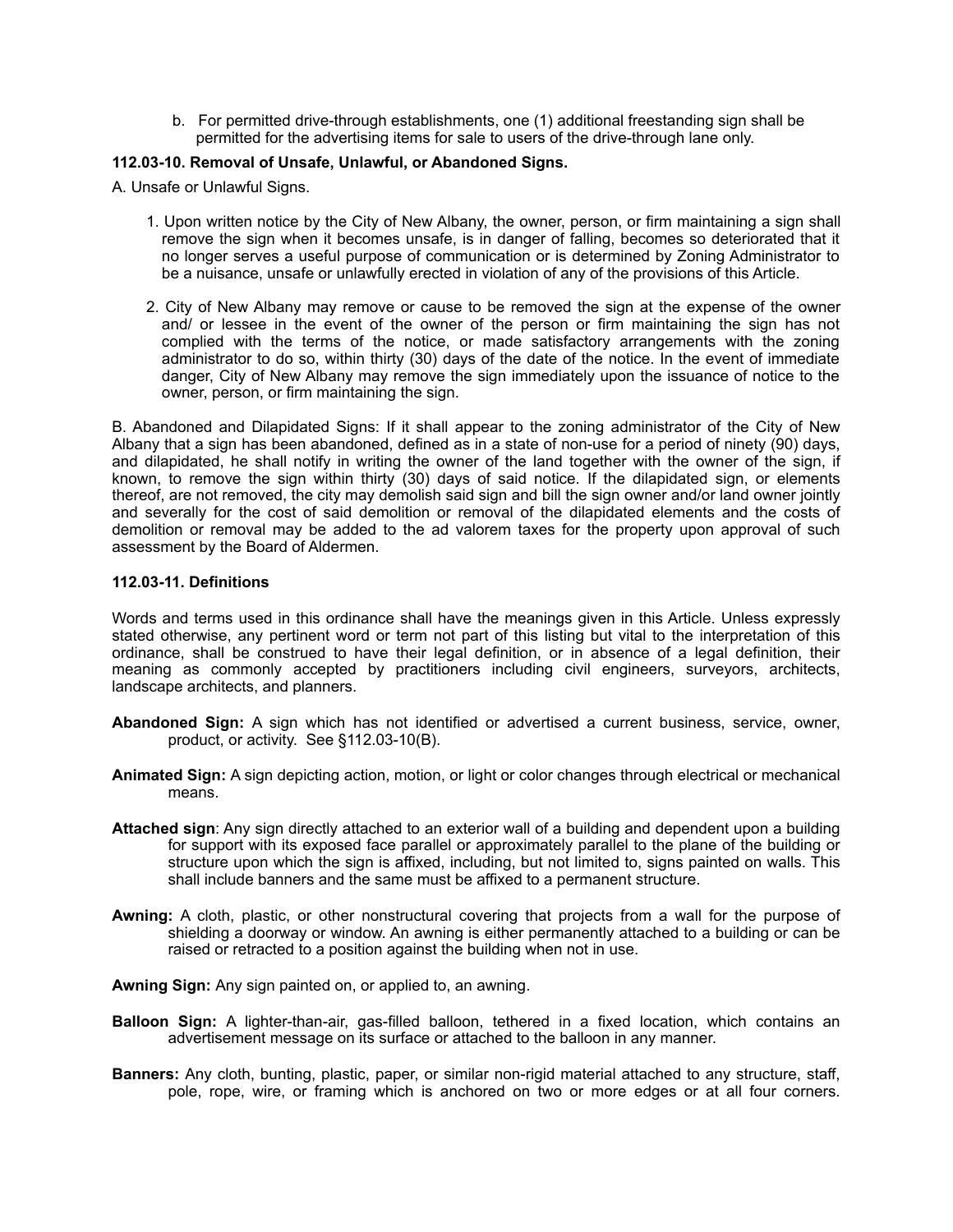Banners are temporary in nature and do not include flags. Banners are considered an attached sign.

- **Beacon Lighting:** Any source of electric light, whether portable or fixed, the primary purpose of which is to cast a concentrated beam of light generally skyward as a means of attracting attention to its location rather than to illuminate any particular sign, structure, or other object.
- **Building Frontage:** The maximum linear width of a building measured in a single straight line parallel, or essentially parallel, with the abutting a public street or parking lot.
- **Canopy:** A structure, other than an awning, made of fabric, metal, or other material that is supported by columns or posts affixed to the ground and may also be connected to a building.
- **Canopy Sign:** Any sign that is part of, or attached to a canopy.
- **Changeable Copy Sign:** A sign or portion thereof on which the copy or symbols change either automatically through electrical or electronic means, or manually through placement of letters or symbols on a panel mounted in or on a track system. The two types of changeable-copy signs are *manual changeable copy signs* and *electronic changeable copy signs*, which include: *message center signs, digital displays***.**
- **Digital Display:** The portion of a sign message made up of internally illuminated components capable of changing the message periodically. Digital displays may include but are not limited to LCD, LED, or plasma displays.
- **Directional Sign:** Signs designed to provide direction to pedestrian and vehicular traffic into and out of, or within a site.
- **Festoon Lighting:** A type of illumination comprised of either: (a) a group of incandescent light bulbs hung or strung overhead or on a building or other structure, or (b) light bulbs not shaded or hooded or otherwise screened to prevent direct rays of light from shining on adjacent properties or rights-ofway.
- **Flag:** Any sign printed or painted on cloth, plastic, canvas, or other like material with distinctive colors, patterns, or symbols attached to a pole or staff and anchored along only one edge or supported or anchored at only two corners.
- **Flashing Sign:** A sign whose artificial illumination is not kept constant in intensity at all times when in use and which exhibits changes in light, color, direction, or animation. This definition does not include electronic message centers signs or digital displays that meet the requirements set forth herein.
- **Freestanding or Ground Sign:** A sign supported by structures or supports that are placed on or anchored in the ground; and that is independent and detached from any building or other structure, including:
	- 1. **Pole Sign:** A freestanding sign that is permanently supported in a fixed location by a structure of one or more poles or posts, from the ground and not supported by a building or a base structure.
	- 2. **Pylon signs**: A freestanding sign supported by a foundational structure, which may include poles and/or posts as basic structural components but must also include other decorative and/or structural elements.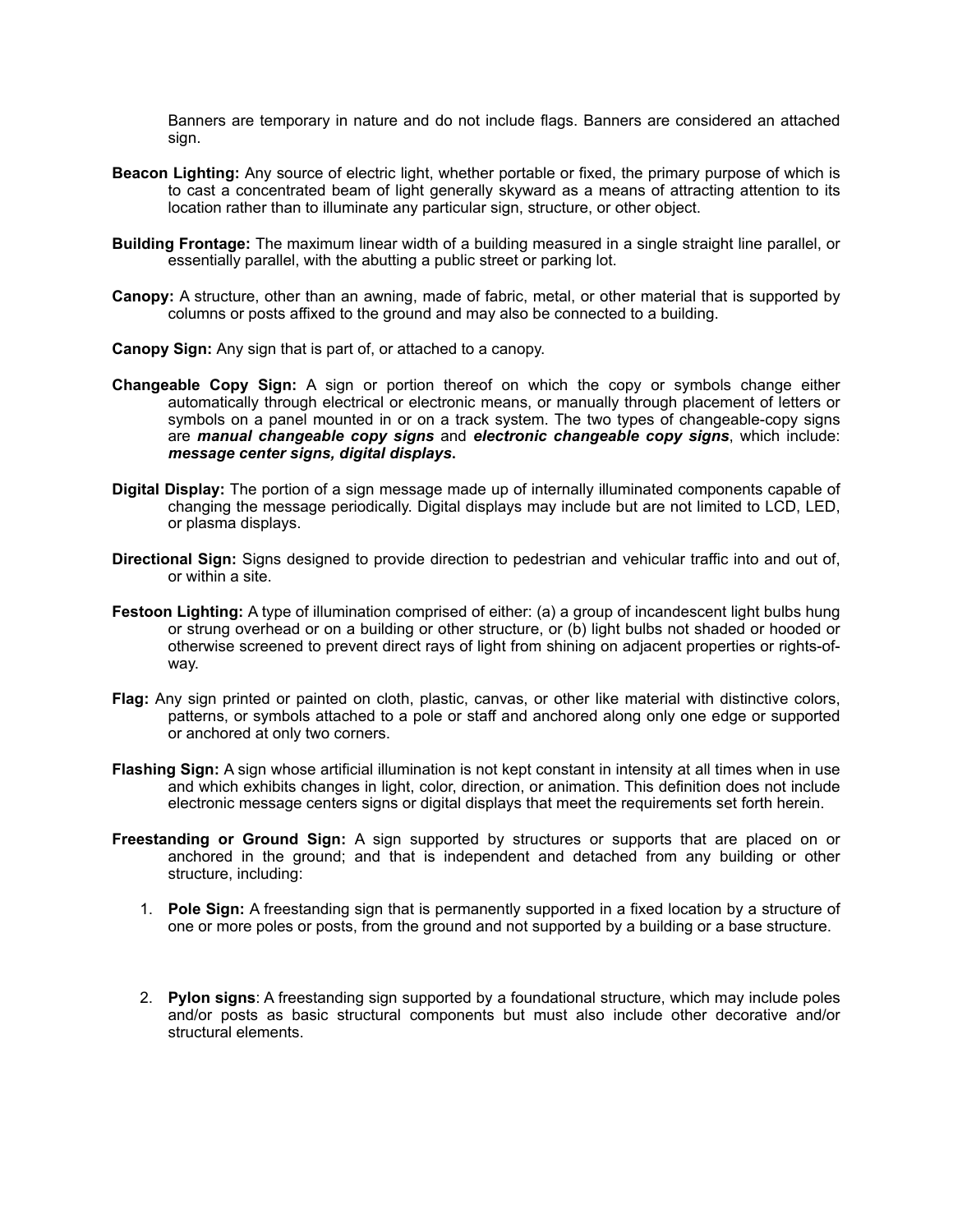- 3. **Monument signs**: a freestanding, low-profile ground sign which will usually fall into one (1) of two (2) categories: business/commercial or subdivision. These signs are usually constructed of brick, blocks, stone or wood and should be visually attractive
- **Gas Station Canopy Sign:** Any sign that is part of, or attached to, the vertical sides of the gas station canopy roof structure. For the purposes of this ordinance, gas station canopy signs shall be considered wall signs.
- **Government/Regulatory Sign:** Any sign for the control of traffic or for identification purposes, street signs, warning signs, railroad crossing signs, and signs of public service companies indicating danger or construction, which are erected by or at the order of a public officer, employee or agent thereof, in the discharge of official duties.
- **Historic District:** A district or zone designated by a local, state, or federal government, within which buildings, structures, and/or appurtenances are deemed important because of their association with history, or because of their unique architectural style and scale.
- **Illumination:** A source of any artificial or reflected light, either directly from a source of light incorporated in, or indirectly from an artificial source.
- **External Illumination:** Artificial light, located away from the sign, which lights the sign, the source of which may or may not be visible to persons viewing the sign from any street, sidewalk, or adjacent property.
- **Internal Illumination:** A light source that is concealed or contained within the sign and becomes visible in darkness through a translucent surface. Message center signs, digital displays, and signs incorporating neon lighting shall not be considered internal illumination for the purposes of this ordinance.
- **Halo Illumination:** A sign using a 3-dimensional message, logo, etc., which is lit in such a way as to produce a halo effect. (Also known as *back-lit illumination*)
- **Illuminated Sign:** A sign with electrical equipment installed for illumination, either internally illuminated through its sign face by a light source contained inside the sign or externally illuminated by a light source aimed at its surface.
- **Incidental Sign:** A sign that displays general site information, instructions, directives, or restrictions that are primarily oriented to pedestrians and motor vehicle operators who have entered a property from a public street. These signs shall not contain any commercial advertising.
- **Incidental Window Sign:** Signs displayed in the window displaying information such as the business' hours of operation, credit institutions accepted, commercial and civic affiliations, and similar information. These signs shall be informational only and shall not contain a commercial message.
- **Inflatable Sign:** A sign that is an air-inflated object, which may be of various shapes, made of flexible fabric, resting on the ground or structure and equipped with a portable blower motor that provides a constant flow of air into the device.
- **Interactive Sign:** An electronic or animated sign that reacts to the behavior or electronic signals of motor vehicle drivers.
- **Legibility:** The physical attributes of a sign that allow for an observer's differentiation of its letters, words, numbers, or graphics.

**Luminance:** An objective measurement of the brightness of illumination, including illumination emitted by

an electronic sign, measured in candles per square foot (cd/ft 2 ).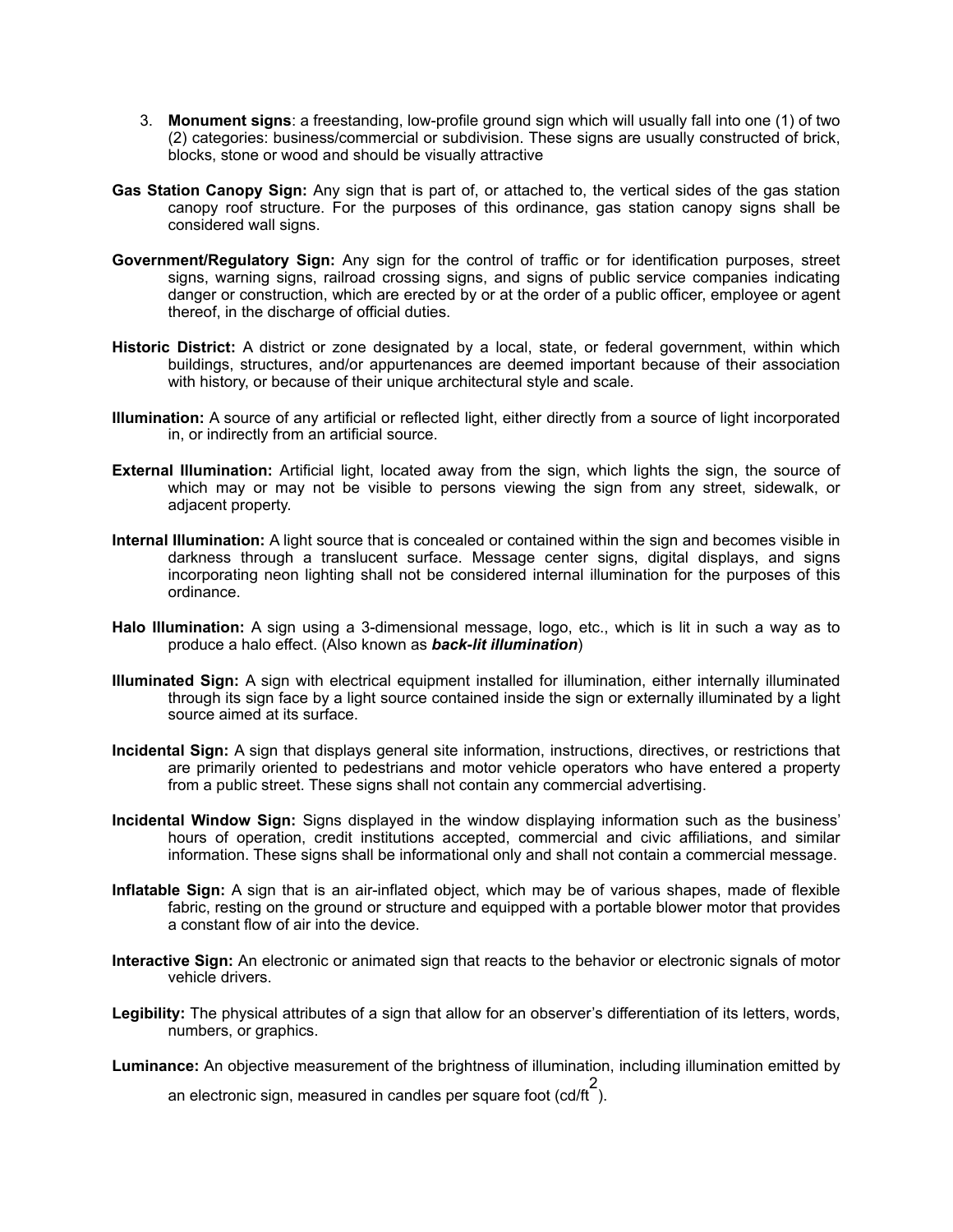- **Manual Changeable Copy Sign:** A sign or portion thereof on which the copy or symbols are changed manually through placement or drawing of letters or symbols on a sign face.
- **Marquee:** A permanent structure, other than a roof or canopy, attached to, supported by, and projecting from a building and providing protection from the elements.
- **Marquee Sign:** Any sign attached to a marquee for the purpose of identifying a use or product. If attached to a theater, performing arts center, cinema, or other similar use, it may also advertise films or productions.
- **Mechanical Movement Sign:** A sign having parts that physically move rather than merely appear to move as might be found in a digital display. The physical movement may be activated electronically or by another means, but shall not include wind-activated movement such as used for banners or flags. Mechanical movement signs do not include digital signs that have changeable, programmable displays.
- **Memorial Sign:** A memorial plaque or tablet, including grave markers or other remembrances of persons or events, which is not used for a commercial message.
- **Menu Sign:** A permanent sign for displaying the bill of fare available at a restaurant, or other use serving food, or beverages.
- **Message Center Sign:** A type of illuminated, changeable copy sign that consists of electronically changing alphanumeric text often used for gas price display signs and athletic scoreboards.

**Message Sequencing:** The spreading of one message across more than one sign structure.

- **Multi-Tenant Sign:** A freestanding sign used to advertise businesses that occupy a shopping center or complex with multiple tenants.
- **Mural** (or **mural sign**)**:** A large picture/image (including but not limited to painted art) which is painted, constructed, or affixed directly onto a vertical building wall, which may or may not contain text, logos, and/ or symbols.
- **Neon Sign:** A sign illuminated by a neon tube, or other visible light-emanating gas tube, that is bent to form letters, symbols, or other graphics.
- **Nonconforming Sign:** A sign that was legally erected and maintained at the effective date of this Ordinance, or amendment thereto, that does not currently comply with sign regulations of the district in which it is located.
- **Off-Premises Sign:** An outdoor sign whose message directs attention to a specific business, product, service, event or activity, or other commercial or noncommercial activity, or contains a noncommercial message about something that is not sold, produced, manufactured, furnished, or conducted on the premises upon which the sign is located. (Also known as a *third-party sign*, *billboard*, or *outdoor advertising*)
- **Official Traffic Sign:** Official highway route number signs, street name signs, directional signs and other traffic signs erected and maintained on public highways and roads in the interest of public safety or for the regulation of traffic.
- **On-Premises Sign:** A sign whose message and design relate to an individual business, profession, product, service, event, point of view, or other commercial or non-commercial activity sold, offered, or conducted on the same property where the sign is located.
- **Pennant:** a triangular or irregular piece of fabric or other material, commonly attached in strings or strands, or supported on small poles intended to flap in the wind.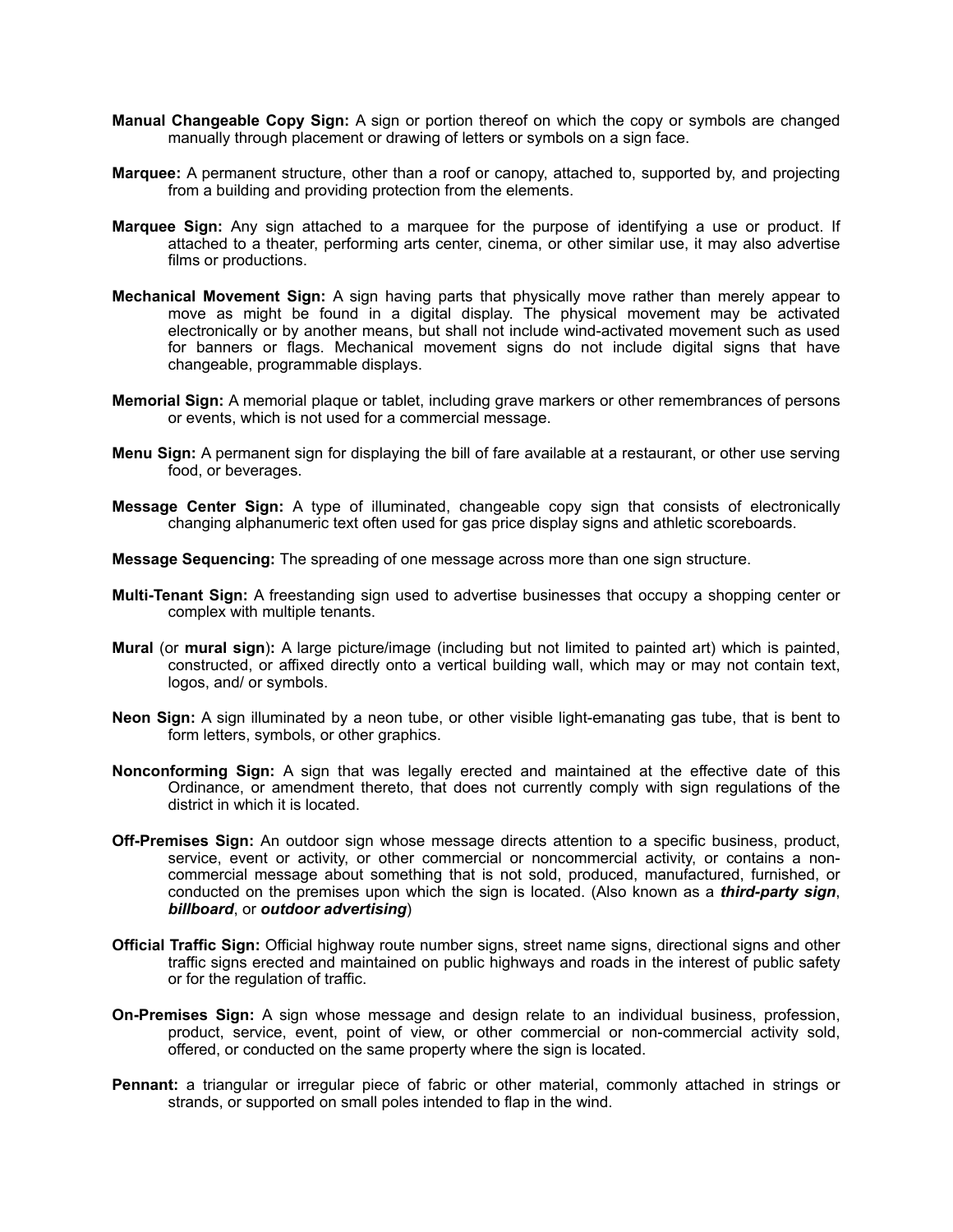- **Permanent Sign:** A sign attached or affixed to a building, window, or structure, or to the ground in a manner that enables the sign to resist environmental loads, such as wind, and that precludes ready removal or movement of the sign and whose intended use appears to be indefinite.
- **Personal Expression Sign:** An on-premises sign that expresses an opinion, interest, position, or other non-commercial message.
- **Portable Sign:** A sign designed to be transported or moved and not permanently attached to the ground, a building, or other structure.
- **Private Drive Sign:** A sign indicating a street or drive which is not publicly owned and maintained and used only for access by the occupants of the development and their guests.
- **Projecting Sign:** A building-mounted, double-sided sign with the two faces generally perpendicular to the building wall, not to include signs located on a canopy, awning, or marquee. (Also known as *blade sign*).
- **Public Sign:** A sign erected or required by government agencies or utilities, including traffic, utility, safety, railroad crossing, and identification signs for public facilities.
- R**eflective Sign:** A sign containing any material or device which has the effect of intensifying reflected light.
- **Revolving Sign:** A sign which revolves in a circular motion; rather than remaining stationary on its supporting structure.
- **Roof Sign:** A building-mounted sign erected upon, against, or over the roof of a building.
- **Sandwich Board Sign:** A type of freestanding, portable, temporary sign consisting of two faces connected and hinged at the top and whose message is targeted to pedestrians. (Also known as *A-frame sign*)
- **Scoreboard:** A sign contained within an athletic venue and intended solely to provide information to the attendees of an athletic event.
- **Security Sign:** An on-premises sign regulating the use of the premises, such as a "no trespassing," "no hunting," or "no soliciting" sign. (Also known as *warning sign*)
- **Sign:** Any device, structure, fixture, painting, emblem, or visual that uses words, graphics, colors, illumination, symbols, numbers, or letters for the purpose of communicating a message. Sign includes the sign faces as well as any sign supporting structure.
- **Sign Supporting Structure:** Poles, posts, walls, frames, brackets, or other supports holding a sign in place.
- **Snipe Sign:** A sign tacked, nailed, posted, pasted, glued, or otherwise attached to trees, poles, stakes, fences, public benches, streetlights, or other objects, or placed on any public property or in the public right-of-way or on any private property without the permission of the property owner. (Also known as *bandit sign*)
- **Storefront:** The exterior facade of a building housing a commercial use visible from a street, sidewalk, or other pedestrian way accessible to the public and containing the primary entrance to the commercial establishment.
- **Streamers:** A display made of lightweight, flexible materials, consisting of long, narrow, wavy strips hung individually or in a series, with or without a logo or advertising message printed or painted on them and typically designed to move in the wind.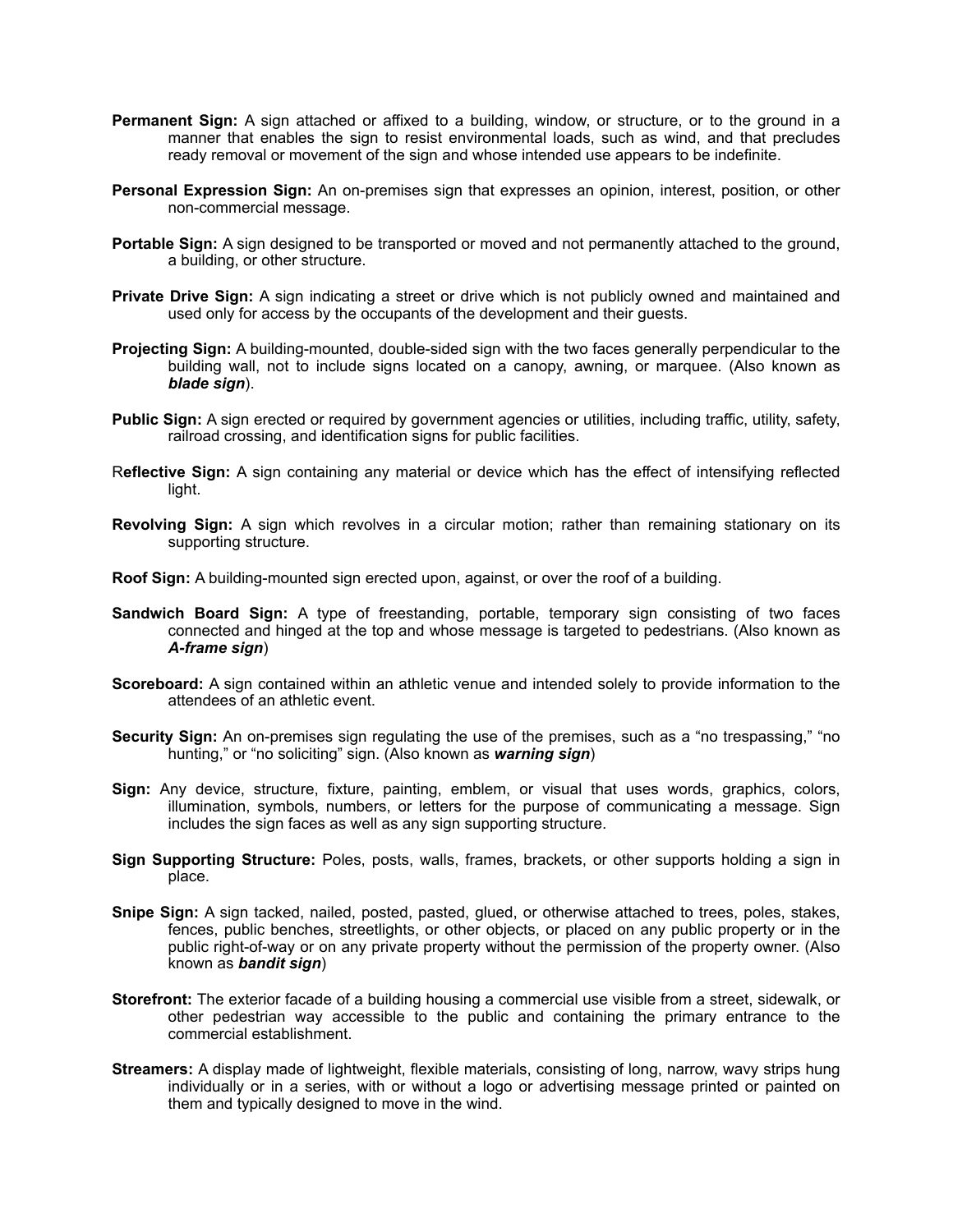**Street Frontage:** The side or sides of a lot abutting on a public street or right-of-way.

- **Street Pole Banner:** A banner suspended above a public sidewalk and attached to a single street pole. These signs shall not contain any commercial advertising.
- **Temporary Sign:** A type of non-permanent, sign that is located on private property that can be displayed for a limited amount of time.
- **Vehicular Sign:** A sign affixed to a vehicle or trailer that is not primarily used as an instrument of transportation with the sign and vehicle being primarily used as a stationary advertisement. All provisions in this article applicable to other stationary signs shall likewise be applicable to vehicular signs located in the city.
- **Vending Machine Sign:** A sign displayed on a vending machine indicating the name of the product being sold and/or the price of such product.
- **Wall Sign:** A building-mounted sign which is either attached to, displayed on, or painted on an exterior wall in a manner parallel with the wall surface. A sign installed on a false or mansard roof is also considered a wall sign. (Also known as: *fascia sign*, *parallel wall sign*, or *band sign*)
- **Window Sign:** Any sign that is applied, painted, or affixed to a window, or placed inside a window, within three (3) feet of the glass, facing the outside of the building, and easily seen from the outside. Customary displays of merchandise or objects and material without lettering behind a store window are not considered signs.

# **Regulations Applicable to Central Commercial (C1)**

#### **112.03-12. Special Regulations for Signs in Historic Districts.**

In addition to all other requirements of this Ordinance, the following regulations shall be applicable to any sign placed in **C1 (Downtown New Albany):**

- A. The Zoning Administrator will secure approval from a historical preservation designee(s), or committee of designees, appointed by the Mayor and approved by the Board of Aldermen.
- B. The Historical preservation designee(s) shall be appointed for one year terms and may be reappointed. Each designee must have at least one of the following professional qualifications: architect, city development director, interior designer, urban planner, structural engineer, historian, sociologist, real estate broker or builder. Upon appointment, each designee shall be required to attend at least one professional training course on the requirements of a historical preservation board.
- C. The designee(s), or committee of designees, shall ensure that the proposed sign is appropriate compared to the style, period, type, size, and scale of the building and district for which it is proposed.
- D. Installation of signs in C1 must not damage or require removal of historic materials and must be done in a manner such that signs can be removed without harm to the masonry or architectural detailing.
- E. Monument Signs are only allowed in C1 on Main Street from Camp Street to the Tanglefoot Trail Bridge. They shall be no larger than 20 square feet and 8 feet in height. (See above in how to measure sign area.) No other ground signs are allowed in C1.
- F. No internally illuminated signs are allowed in C1.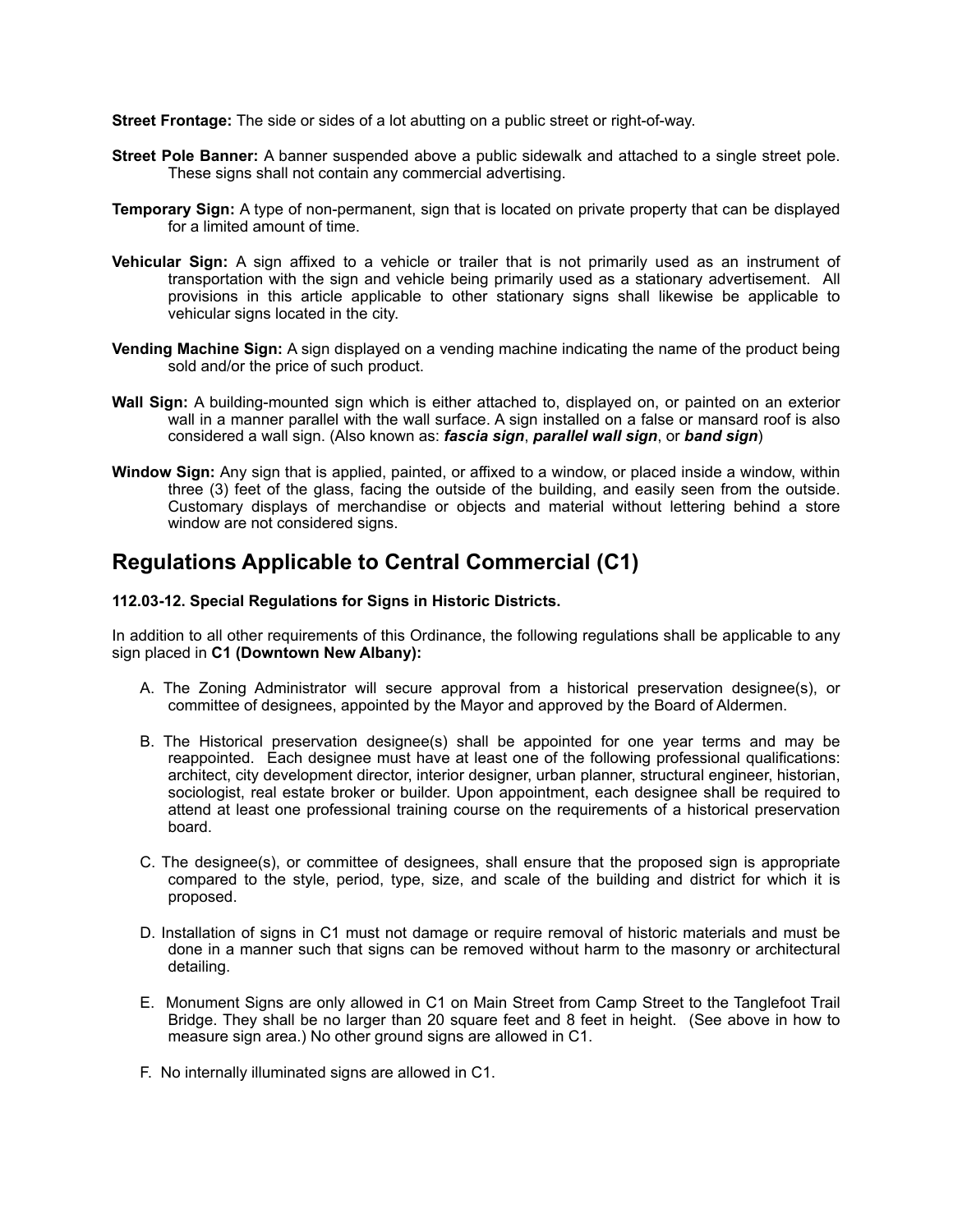G. No changeable copy signs are allowed in C1. This includes digital display, manual copy and message center signs.

#### **112.03-13. Signs Exempted from Permit**

The following signs may be allowed without a sign permit and shall not be included in the determination of the type, number, or area of permanent signs allowed within a zoning district, provided such signs comply with the regulations in this section, if any.

- A. Official traffic signs and government or regulatory signs.
- B. Signs inside a building, or other enclosed facility, which are not visible from the outside, and are located greater than three (3) feet from the window.
- C. Holiday and seasonal decorations.
- D. Temporary signs in accordance with §112.03-15. **(regulations by sign type: Temporary signs)**
- E. Address signs Up to two (2) signs stating address, number and/or name of occupants of the premises and do not include any commercial advertising or other identification. Non-residential districts signs not to exceed two (2) sq. ft. in area.
- F. Public signs Signs erected or required by government agencies or utilities, including traffic, utility, safety, railroad crossing, and identification or directional signs for public facilities.
- G. Signs or emblems of a religious, civil, philanthropic, historical or educational organization that do not exceed four (4) sq. ft. in area.
- H. Private drive signs One (1) sign per driveway entrance, not to exceed one (1) sq. ft. in area.
- I. Security and warning signs These limitations shall not apply to the posting of conventional "no trespassing" signs in accordance with state law. All posted security and warning signs may not exceed two (2) sq. ft. in area.
- J. Flags not prohibited pursuant to 112.03-08(S).
	- 1. Location. Flags and flagpoles shall not be located within any right-of-way.
	- 2. Height. Flags shall have a maximum height of 20 ft.

3. Number. No more than two (2) flags per lot in residential districts, no more than three (3) flags per lot in all other districts.

- 4. Size. Maximum flag size is 24 sq. ft.
- K. Properly authorized legal notices.
- L. Vending machine signs.
- M. Memorial signs, public monuments or historical identifications sign erected by, or with the approval of the municipality, Union County or other State of Federal governmental authorities, including plaque signs up to three (3) sq. ft. in area.
- N. Signs which are a permanent architectural feature of a building or structure, existing at the time of adoption of this ordinance.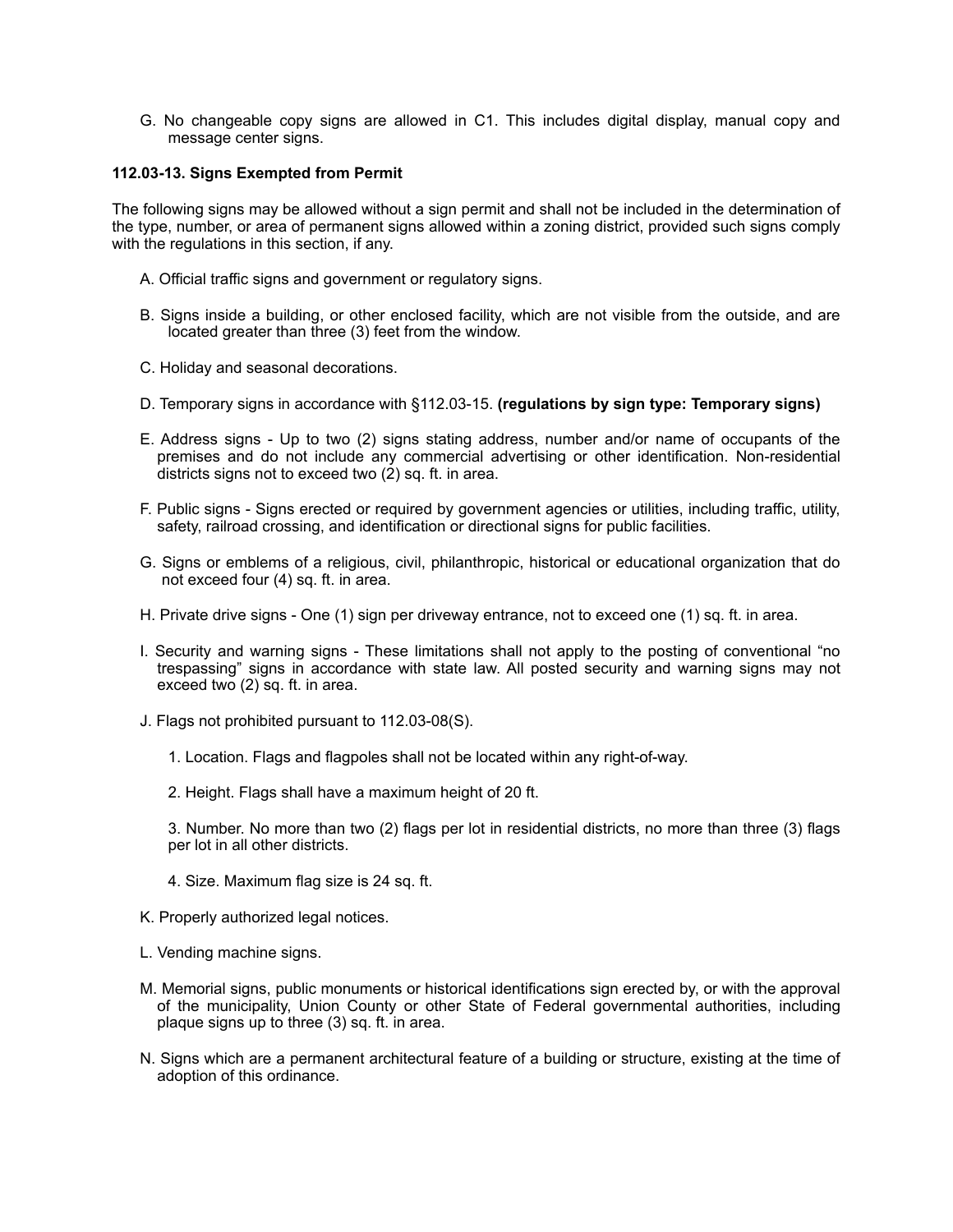- O. Signs advertising the variety of crop growing in a field. Such signs shall be removed after the growing season.
- P. Incidental signs, including incidental window signs shall also be excluded from area calculations.
- Q. Directional signs, provided they do not contain any commercial messaging.
	- 1. Area. No single directional sign shall exceed four (4) sq. ft. in area.
	- 2. Height. Directional signs shall have a maximum height of five (5) ft.
	- 3. Illumination. Directional signs shall be non-illuminated.

# **112.03-14. Regulations by Sign Type: Permanent Signs**

#### **A. Wall Signs**.

No portion of a wall sign shall be mounted less than eight (8) feet above the finished grade or extend out more than twelve (12) inches from the building wall on which it is affixed.

#### **B. Canopy or Awning Signs**.

- 1. A canopy or awning without lettering or other advertising shall not be regulated as a sign.
- 2. Canopy or awning signs must be centered within or over architectural elements such as windows doors.
- 3. No awning or canopy sign shall be wider than the building wall or tenant space it identifies.
- 4. Canopy or Awning Sign Placement.
	- a. Letters or numerals shall be located only on the front and side vertical faces of the awning or canopy.
	- b. No more than one emblem or logo is permitted on any one awning or canopy.
- 5**.** The lowest edge of the canopy or awning sign shall be at least eight (8) feet above the finished grade.
- 6. Multi-tenant Buildings. If the awning or canopy sign is mounted on a multi-tenant building, all awning or canopy signs shall be similar in terms of height, projection, and style across all tenants in the building.

#### **C. Projecting Signs**.

- 1. Projecting signs are not allowable in C1 and may not stand out more than six inches from the building, except for signs facing the Tallahatchie Trailhead Plaza on buildings adjacent thereto;
- 2. No portion of a projecting sign shall project more than four (4) feet from the face of the building nor two (2) feet beyond the canopy front;
- 3. Sign Area. If double-faced, total allowed area is allowed for each side.
- 4. Sign Height. The lowest edge of a projecting sign shall be at least eight (8) feet above the finished grade.

# **D. Marquee Signs**.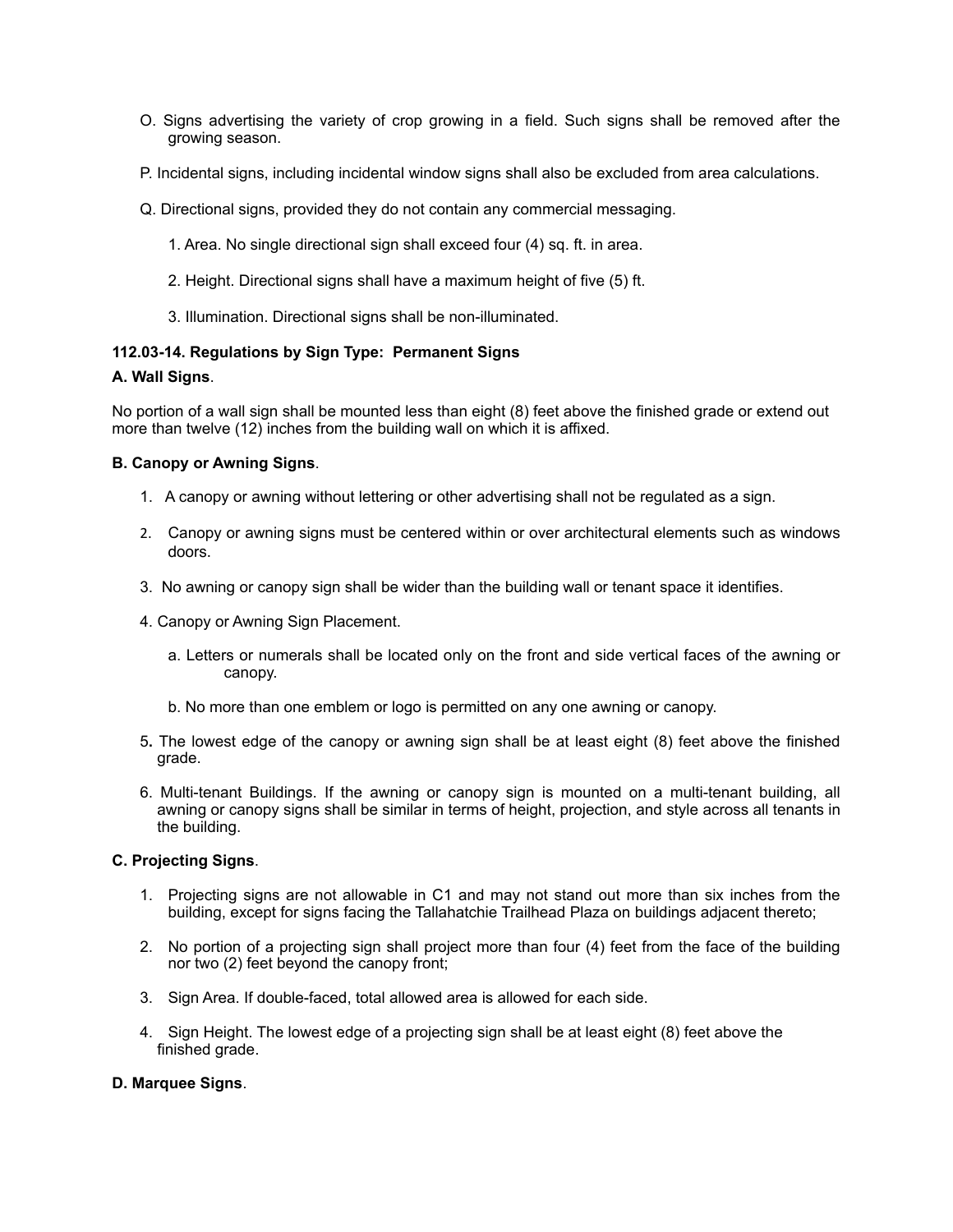1. Such signs shall be located only above the principal public entrance of a building facing a public street or parking lot.

- 2. No marquee shall be wider than the entrance it serves, plus five (5) feet on each side thereof.
- 3. No portion of a marquee sign shall extend vertically above the eave line.

# **E. Manual Changeable Copy Signs**.

Manual changeable copy signs are permitted only when integrated into a marquee or wall sign.

# **F. Menu signs**.

Signs at drive-through windows of restaurants or other food service establishments, shall not exceed 100 square feet in total size. Such signs shall not be located between the business and the street upon which it fronts.

# **G. Art and murals.**

Art and murals must be approved by Zoning Administrator upon consultation with any existing Historic Preservation designee(s). Appeals may be made to the Mayor and Board of Aldermen.

#### H. **Multitenant Signs.**

Multitenant signs are allowed but shall not exceed 20 square feet total and 8 feet in height. Each tenant's signs shall be similar in design and style.

- **I. Window Signs:** All window signage, whether temporary or permanent, shall comply with the following requirements:
	- (1) Window signs are not allowable on residential windows.
	- (2) Window signs shall be located fully within the interior of the building, attached directly to or mounted within 3 feet of the inside of the window, or flush to the exterior of a window, but not affixed to the outside of a window so as to project therefrom;
	- (3) Except as provided in this section, window signage may be painted with easily removable paint, constructed of vinyl, paper, cloth, or other like material;
	- (4) Area: A maximum of 25% of the total window area of any single storefront may be used for permanent signs that are etched, painted, or permanently affixed to the window. A maximum of 30% of the total window area of any single storefront may be covered by a combination of permanent and temporary window signs. A group of windows on a particular building elevation separated by a distinct architectural feature, other than the window frame, shall be considered a separate contiguous window area and the sign area within each contiguous window area shall not exceed 20 percent, combination of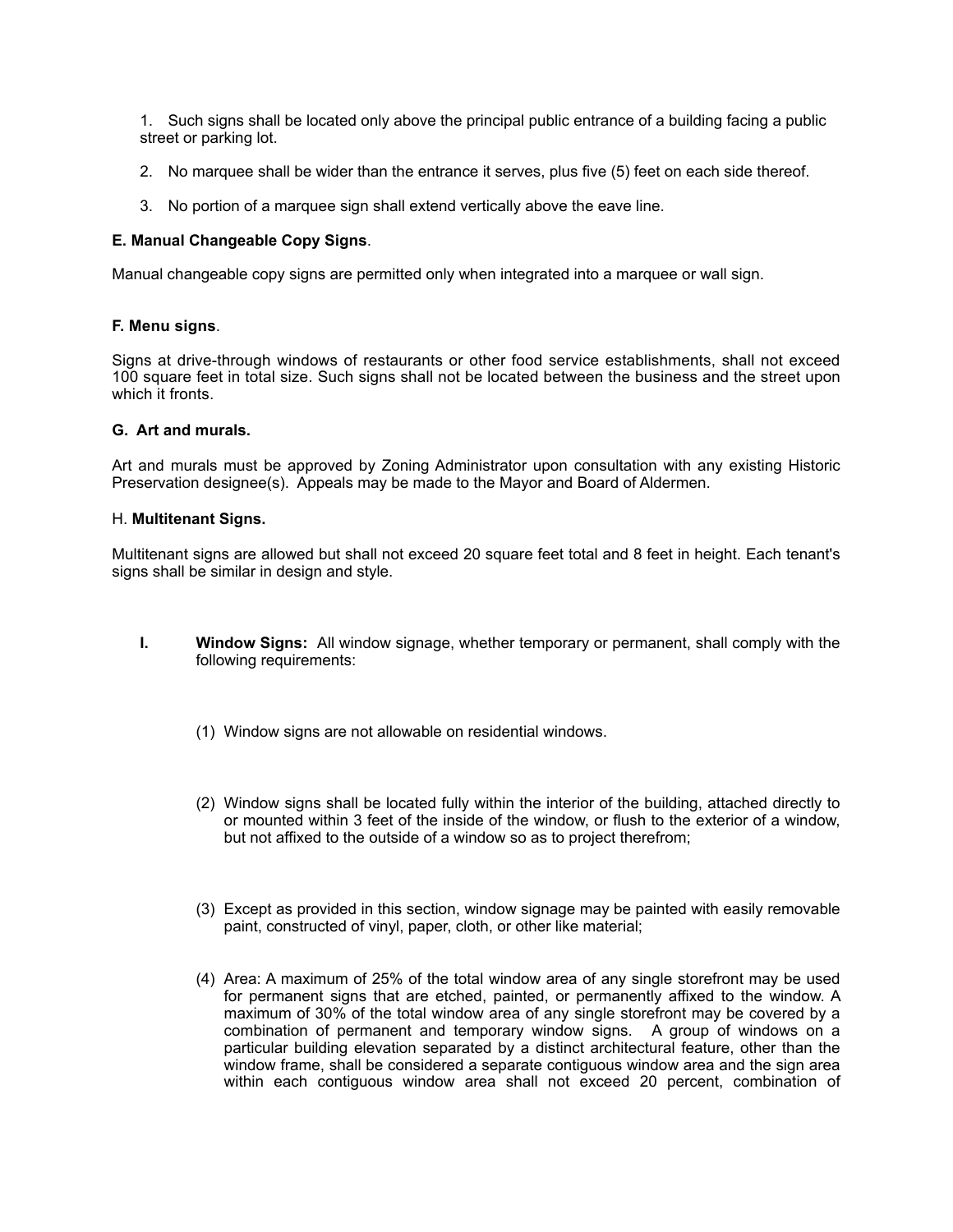permanent and temporary window signs. Each building elevation shall be considered separately.

(5) Neon LED, or similar technology and electronic message center window signs are prohibited.

#### **112.03-15. Regulations by Sign Type: Temporary Signs**

- A. Political Signs, Yard Sale Signs, Real Estate Signs and Sandwich Boards are all considered temporary signs and are allowed without a permit.
	- 1. Commercial and Residential Real Estate Signs should be professionally made, should be no larger than 6 sq. ft. Residential and 32 sq. ft. Commercial and must be taken down within 30 days of the property sale closing date.
	- 2. Temporary signs should be placed on private property only except with permission by the governmental entity controlling the respective public property.
	- 3. Temporary signs relating to specific elections should and taken down within 7 days after the conclusion of the election.
	- 4. Sandwich boards may be used in front of businesses as long as there is no obstruction to pedestrians or traffic.
	- 5. Temporary signs are not allowed in C1 except as specifically approved herein or by the board responsible for conditional approval as set-forth herein.

B. Banners

- 1. Commercial advertising*.* Banners which contain commercial advertising require a permit as a type of attached sign. Commercial banners are allowed for one period of up to two (2) weeks in duration per calendar quarter for each business or location. Commercial banners shall not exceed seventy-five (75) square feet in size, must be professionally prepared or like quality, and only one (1) banner per business is allowed.
- 2. Street banners*.* Street banners extending above and across streets are allowable without a permit for governmental, civic or philanthropic groups only for parades, festivals or special events and only upon the approval of the Mayor. They shall not be erected more than two (2) weeks in advance of such event, and shall be removed within one (1) week after such event. Street banners shall not exceed one hundred twenty-five (125) square feet in size and shall be professionally prepared.
- C. The City of New Albany, its officers, employees or designees are hereby authorized to remove temporary signs in violation of these ordinances.

# **Regulations Applicable to Commercial (C2) and Industrial (I1)**

#### **112.03-16. Signs Exempted from Permit**

The following signs may be allowed without a sign permit and shall not be included in the determination of the type, number, or area of permanent signs allowed within a zoning district, provided such signs comply with the regulations in this section, if any.

- A. Official traffic signs and government or regulatory signs.
- B. Signs inside a building, or other enclosed facility, which are not visible from the outside, and are located greater than three (3) feet from the window.
- C. Holiday and seasonal decorations.
- D. Temporary signs in accordance with §112.03-18. **(Regulations by sign type: Temporary signs)**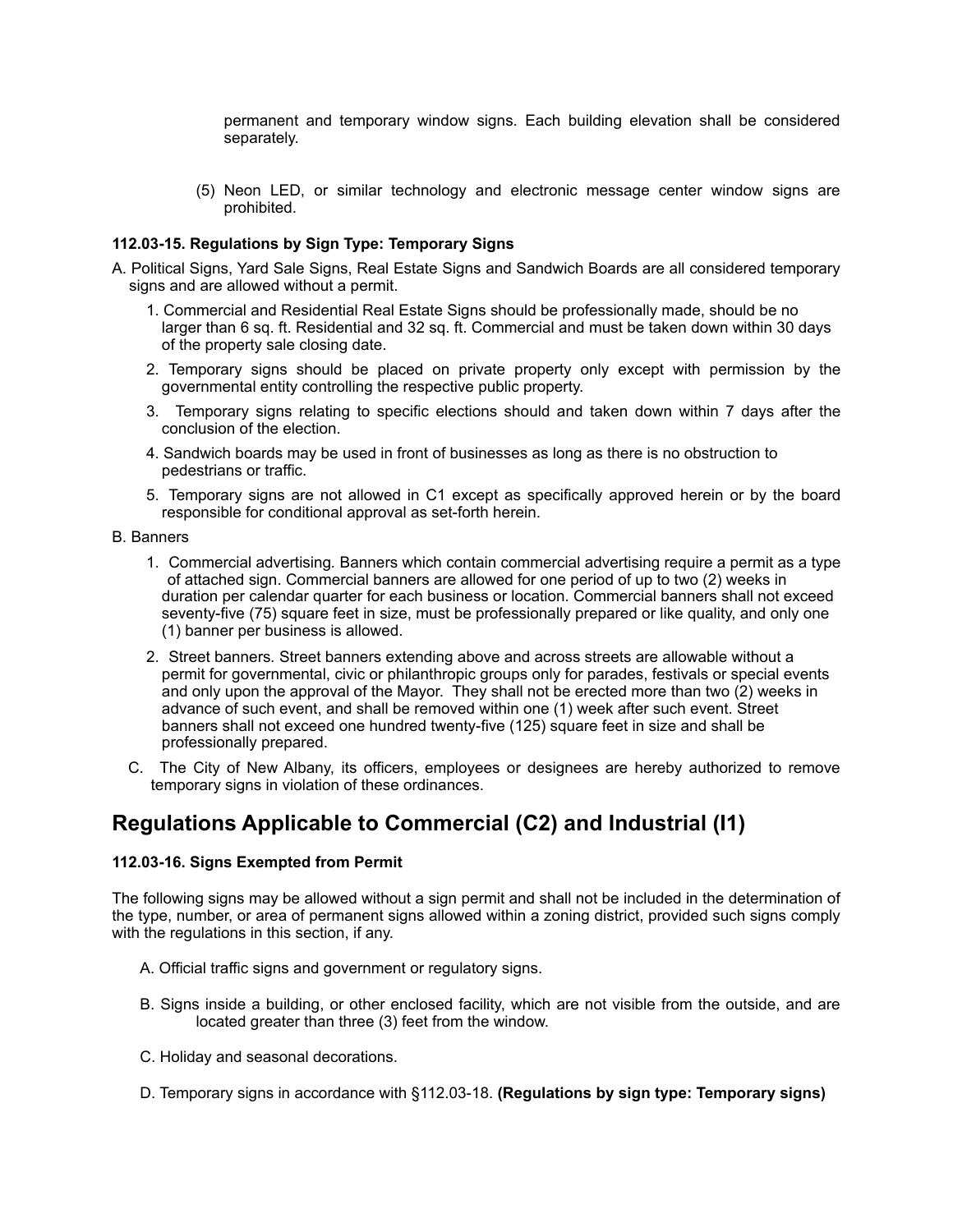- E. Address signs Up to two (2) signs stating address, number and/or name of occupants of the premises and do not include any commercial advertising or other identification. Non-residential districts signs not to exceed two (2) sq. ft. in area.
- F. Public signs Signs erected or required by government agencies or utilities, including traffic, utility, safety, railroad crossing, and identification or directional signs for public facilities.
- G. Signs or emblems of a religious, civil, philanthropic, historical or educational organization that do not exceed four (4) sq. ft. in area.
- H. Private drive signs One (1) sign per driveway entrance, not to exceed one (1) sq. ft. in area.
- I. Security and warning signs These limitations shall not apply to the posting of conventional "no trespassing" signs in accordance with state law. Maximum of one (1) large sign per property, not to exceed five (5) sq. ft. in area. All other posted security and warning signs may not exceed two (2) sq. ft. in area.
- J. Flags not prohibited pursuant to 112.03-08(S).
	- 1. Location. Flags and flagpoles shall not be located within any right-of-way.
	- 2. Height. Flags shall have a maximum height of 30 ft. except as approved by the Mayor and Board of Aldermen.
	- 3. Number. No more than two (2) flags per lot in residential districts, no more than three (3) flags per lot in all other districts.
	- 4. Size. Maximum flag size is 35 sq. ft. except on governmental property or as otherwise approved by the Mayor and Board of Aldermen.
- K. Properly authorized legal notices.
- L. Vending machine signs.
- M. Memorial signs, public monuments or historical identifications sign erected by, or with the approval of the municipality, Union County or other State of Federal governmental authorities, including plaque signs up to three (3) sq. ft. in area.
- N. Signs which are a permanent architectural feature of a building or structure, existing at the time of adoption of this ordinance.
- O. Signs advertising the variety of crop growing in a field. Such signs shall be removed after the growing season.
- P. Incidental signs, including incidental window signs shall also be excluded from area calculations.
- Q. Directional signs, provided they do not contain any commercial messaging.
	- 1. Area. No single directional sign shall exceed four (4) sq. ft. in area.
	- 2. Height. Directional signs shall have a maximum height of five (5) ft.
	- 3. Illumination. Directional signs shall be non-illuminated.
- **112.03-17. Regulations by Sign Type: Permanent Signs**
- **A. Wall Signs**.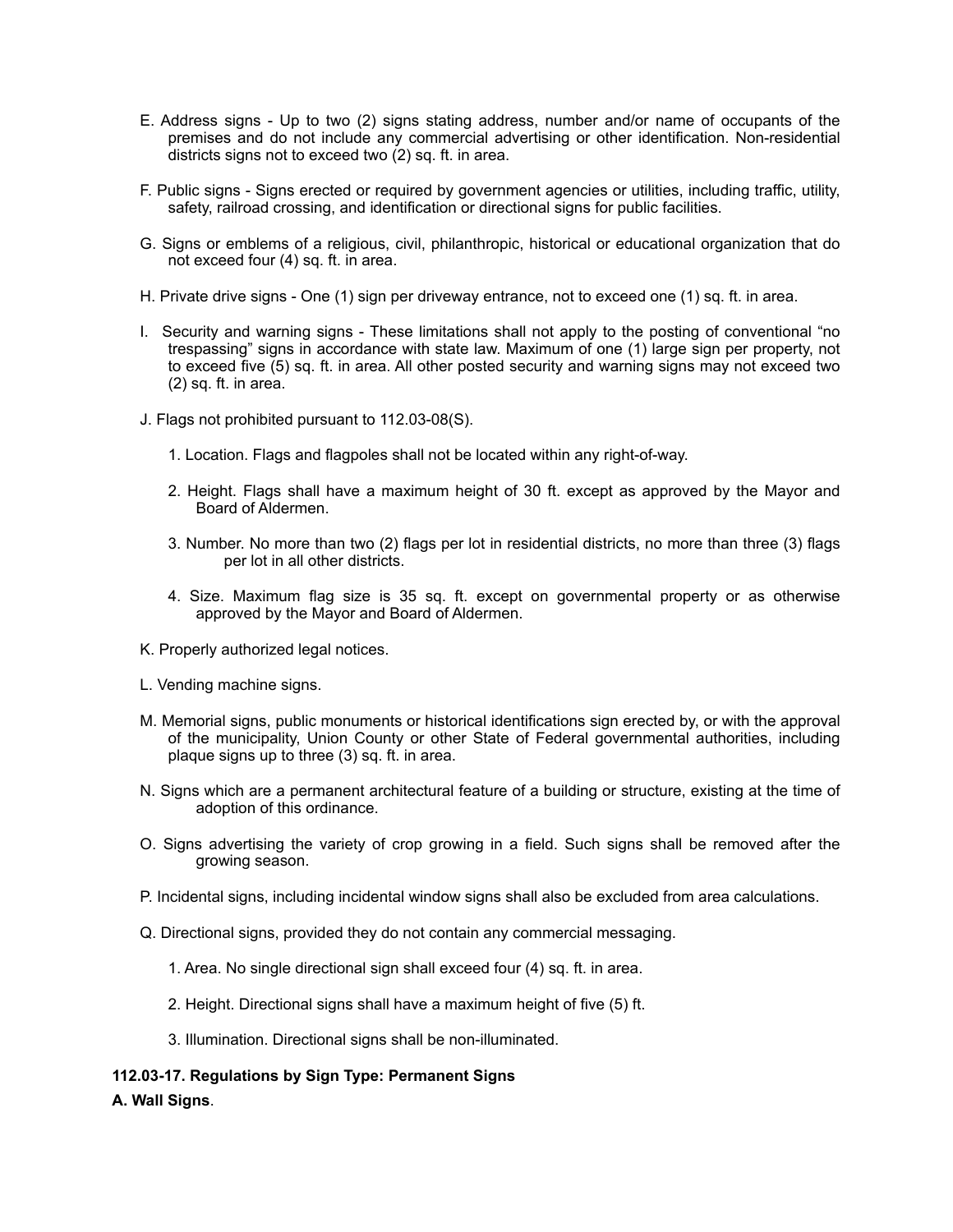No portion of a wall sign shall be mounted less than eight (8) feet above the finished grade or extend out more than twelve (12) inches from the building wall on which it is affixed. The maximum total area for each side of the building that faces a public street or parking lot is limited to 1.5 square feet of sign area per one linear foot of building frontage on such public street. Signs may be lit by halo lighting (back lighting) or internal lighting.

# **B. Canopy or Awning Signs**.

- 1. A canopy or awning without lettering or other advertising shall not be regulated as a sign.
- 2. Canopy or awning signs must be centered within or over architectural elements such as windows or doors.
- 3. No awning or canopy sign shall be wider than the building wall or tenant space it identifies.
- 4. Canopy or Awning Sign Placement.
	- A. Letters or numerals shall be located only on the front and side vertical faces of the awning or canopy.
	- B. No more than one emblem or logo is permitted on any one awning or canopy.
- 5**.** The lowest edge of the canopy or awning sign shall be at least eight (8) feet above the finished grade.
- 6. Multi-tenant Buildings. If the awning or canopy sign is mounted on a multi-tenant building, all awning or canopy signs shall be similar in terms of height, projection, and style across all tenants in the building.

# **C. Projecting Signs**.

- 1. No portion of a projecting signs shall project more than four (4) feet from the face of the building or two (2) feet from the canopy front.
- 2. Sign Height. The lowest edge of a projecting sign shall be at least eight (8) feet above the finished grade.

### **D. Marquee Signs**

- 1. Such signs shall be located only above the principal public entrance of a building facing a public street or parking lot.
- 2. No marquee shall be wider than the entrance it serves, plus two (2) feet on each side thereof.
- 3. No portion of a marquee sign shall extend vertically above the eave line.

#### **E. Freestanding Signs (Monument or Pylon)**

- 1. Freestanding Monument and Pylon signs shall be supported and permanently placed by embedding, anchoring, or connecting the sign in such a manner as to incorporate it into the landscape or architectural design scheme.
- 2. Sign Area: The maximum total area for each side of the building that faces a public street or parking lot is limited to 1.5 square feet of sign area per one linear foot of building frontage on such public street. Total sign area shall not be larger than 100 square feet.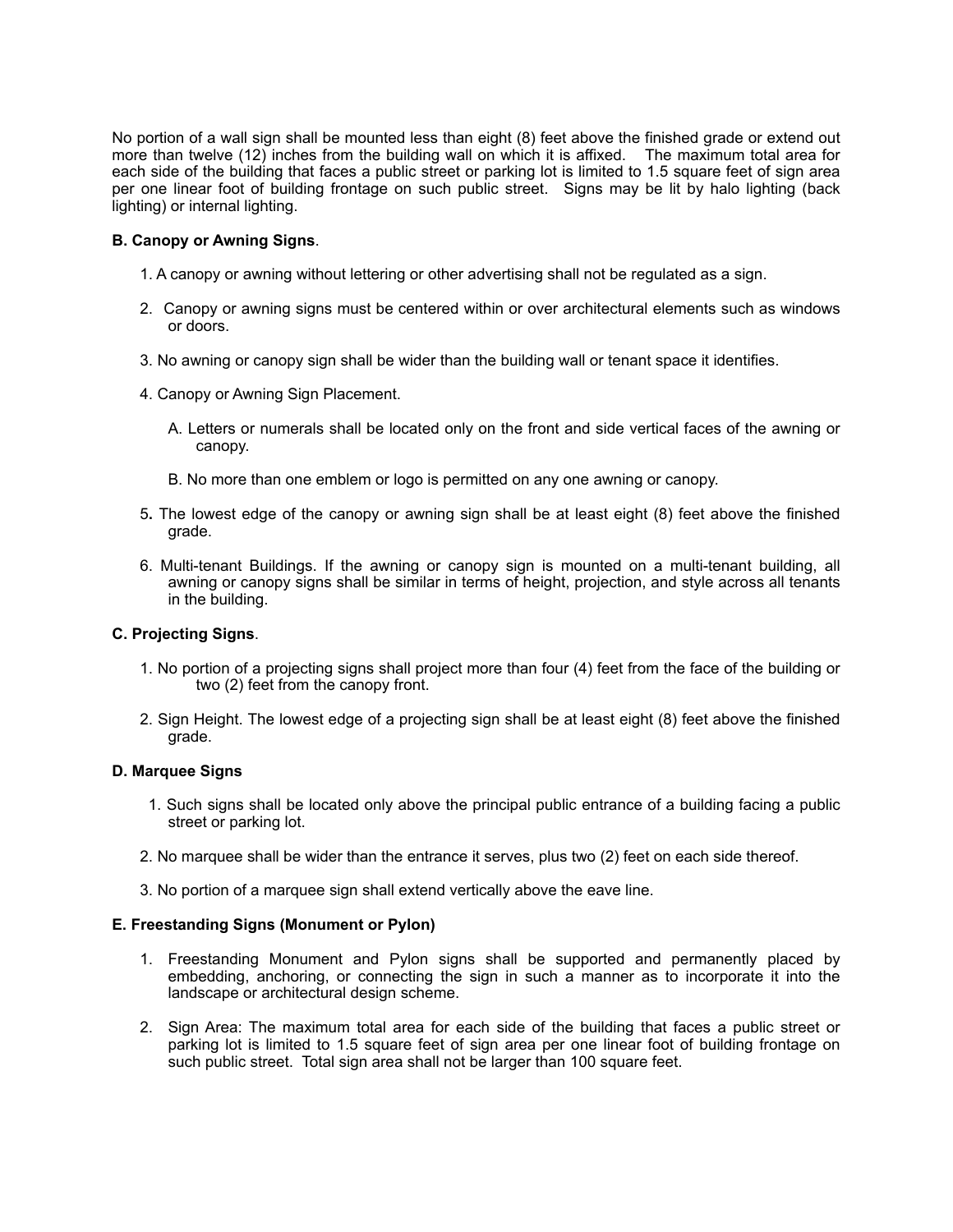- 3. Sign Height: Sign Height for Monument signs shall not be higher than 8 feet. Sign Height for Pylon shall not be higher than twenty (20) feet.
- 4. Pylon: If the sign (other than an interstate zone sign) is supported by an exposed pole, landscaping such as shrubbery, flowers, trees and/or covering shall be used. No poles shall be exposed.
- 5. Sign Placement.
	- a. All freestanding signs shall be set back ten (10) feet from the right-of-way, except for official traffic signs and government/regulatory signs and 100 feet from any other freestanding sign.
	- b. No freestanding sign may occupy an area designated for parking, loading, walkways, driveways, fire lanes, easement or right-of-way or other areas required to remain unobstructed.
- 6. Multi-tenant signs shall be alike in materials
	- a. Single Office Building: Each single office building with five (5) or less tenants shall be allowed one ground mounted project sign per street frontage.
	- b. Each business within a single office building which has an exterior entrance shall be allowed one wall mounted sign no larger than four square feet adjacent to the entrance.
	- c. Strip Plaza, Office Parks and Shopping Centers: Strip plazas, office parks, and shopping centers shall be allowed to display one ground sign per street frontage to identify the center.
		- 1) The sign shall be designed with uniform appearance and color. The street address shall be included on the sign.
		- 2) Each individual business within the strip plaza, office park, or shopping center shall be allowed to also display one wall sign. Tenant space located at an end of the building may have an additional wall sign if the secondary side of the tenant space has frontage on a public Street.
- 7. Signs may be lit by external lighting, halo lighting or internal lighting.

#### **F. Manual Changeable Copy Signs**.

Manual changeable copy signs are permitted only when integrated into a freestanding, marquee or wall sign. These signs may be lit by external, internal or halo lighting.

#### **G. Message Center Signs and Digital Displays**.

- 1. Message Center signs are not allowed except for score boards at athletic fields and gas stations. No more than 2 message center signs per venue are allowable. Maximum sign area is 32 square feet. Message center signs at gas stations shall not exceed 20 feet for gas station.
- 2. No text shall flash, pulsate or move. Each complete message must fit on one screen.
- 3. Digital Display Signs are allowed as part of an on-premises free-standing sign only (no more than 30% of total sign).
	- a) One (1) digital display sign is permitted per business. Any Digital Display containing animation, streaming video, or text or images which flash, pulsates or moves is prohibited. Each complete message must fit on one screen.
	- b) The content of a digital display must transition by changing instantly, with no transition graphics (*e.g*., no fade-out or fade-in).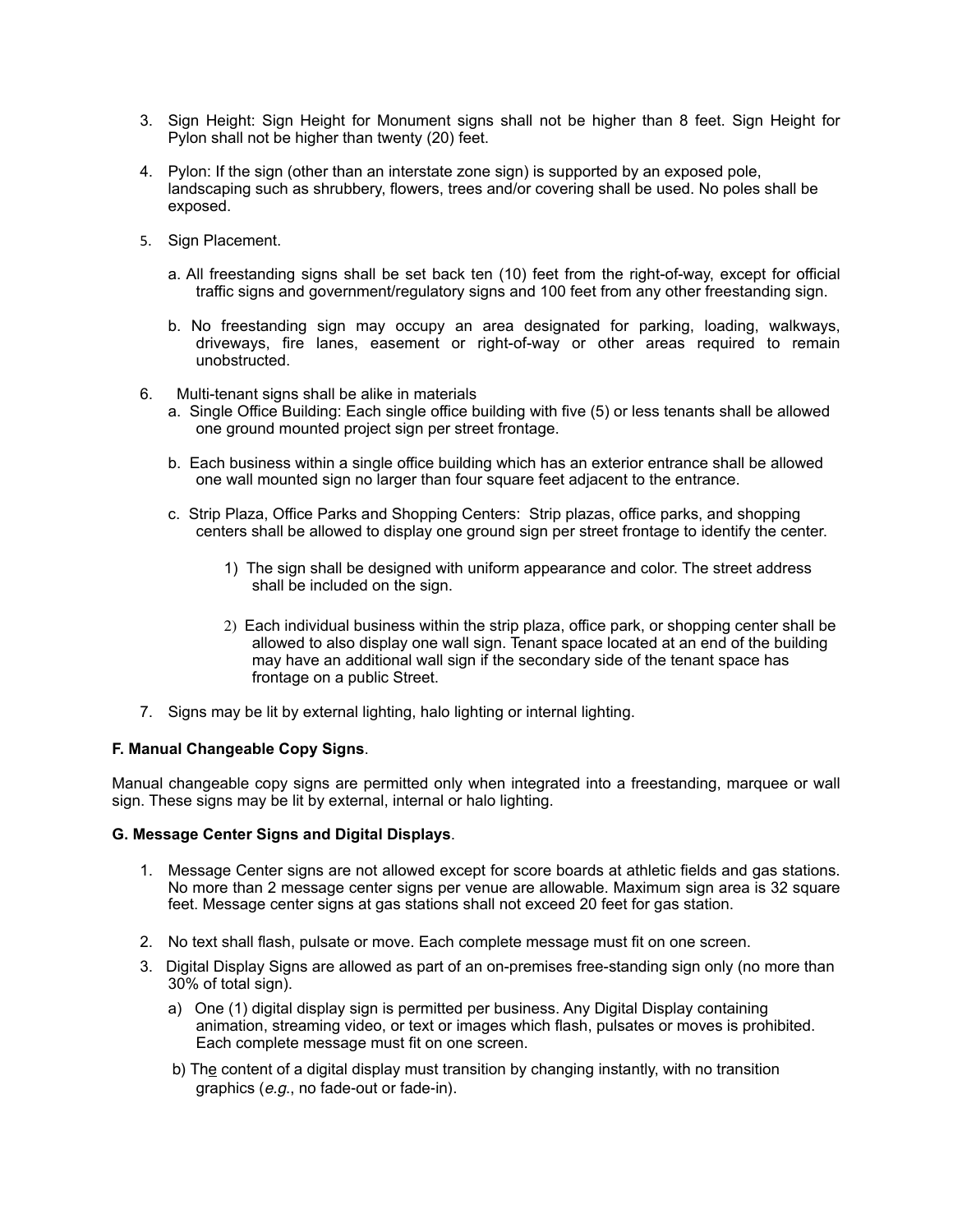c) Default Design: The sign shall contain a default design which shall freeze the sign message in one position if a malfunction should occur.

### **H. Menu signs**.

Signs at drive-through windows of restaurants or other food service establishments, shall not exceed one hundred (100) square feet in total size. Such signs shall not be located between the business and the street upon which it fronts.

#### **I. Interstate corridor signage zone:**

The purpose of this section is to allow greater visibility for the signage of businesses located along the U.S. Interstate 22. There is hereby created an exception to this signage ordinance so as to allow those businesses located within fifteen hundred (1500) feet of the centerline of U.S. Interstate 22 or to the intersection of a frontage road and its nearest intersecting road for any frontage roads that run parallel to the interstate for more than 30% of its length to increase pole signage height up to seventy-five (75) feet, as needed, vertically from the surface upon which the sign is located. The ground upon which the sign is located may not be built up in an effort to increase the effective height of the sign. The sign area square footage may be no more than two hundred (200) square feet. Each owner of a pole sign with a height in excess of thirty-five (35) feet must give evidence to the zoning administrator that the owner carries liability insurance in amount not less than two hundred fifty thousand dollars (\$250,000.00) which will cover personal injury and/or property loss occasioned by the fall or collapse of such sign.

**J.** Art and murals must be approved by Zoning Administrator upon consultation with any appointed existing Historic Preservation designees. Appeals may be made to the Mayor and Board of Aldermen.

**K. Window Signs:** All window signage, whether temporary or permanent, shall comply with the following requirements:

- 1) Window signs are not allowable on residential windows.
- 2) Window signs shall be located fully within the interior of the building, attached directly to or mounted within 3 feet of the inside of the window, or flush to the exterior of a window, but not affixed to the outside of a window so as to project therefrom;
- 3) Except as provided in this section, window signage may be painted with easily removable paint, constructed of vinyl, paper, cloth, or other like material;
- 4) Area: A maximum of 25% of the total window area of any single storefront may be used for permanent signs that are etched, painted, or permanently affixed to the window. A maximum of 30% of the total window area of any single storefront may be covered by a combination of permanent and temporary window signs. A group of windows on a particular building elevation separated by a distinct architectural feature, other than the window frame, shall be considered a separate contiguous window area and the sign area within each contiguous window area shall not exceed 20 percent, combination of permanent and temporary window signs. Each building elevation shall be considered separately.
- 5) Neon LED, or similar technology and electronic message center window signs are prohibited.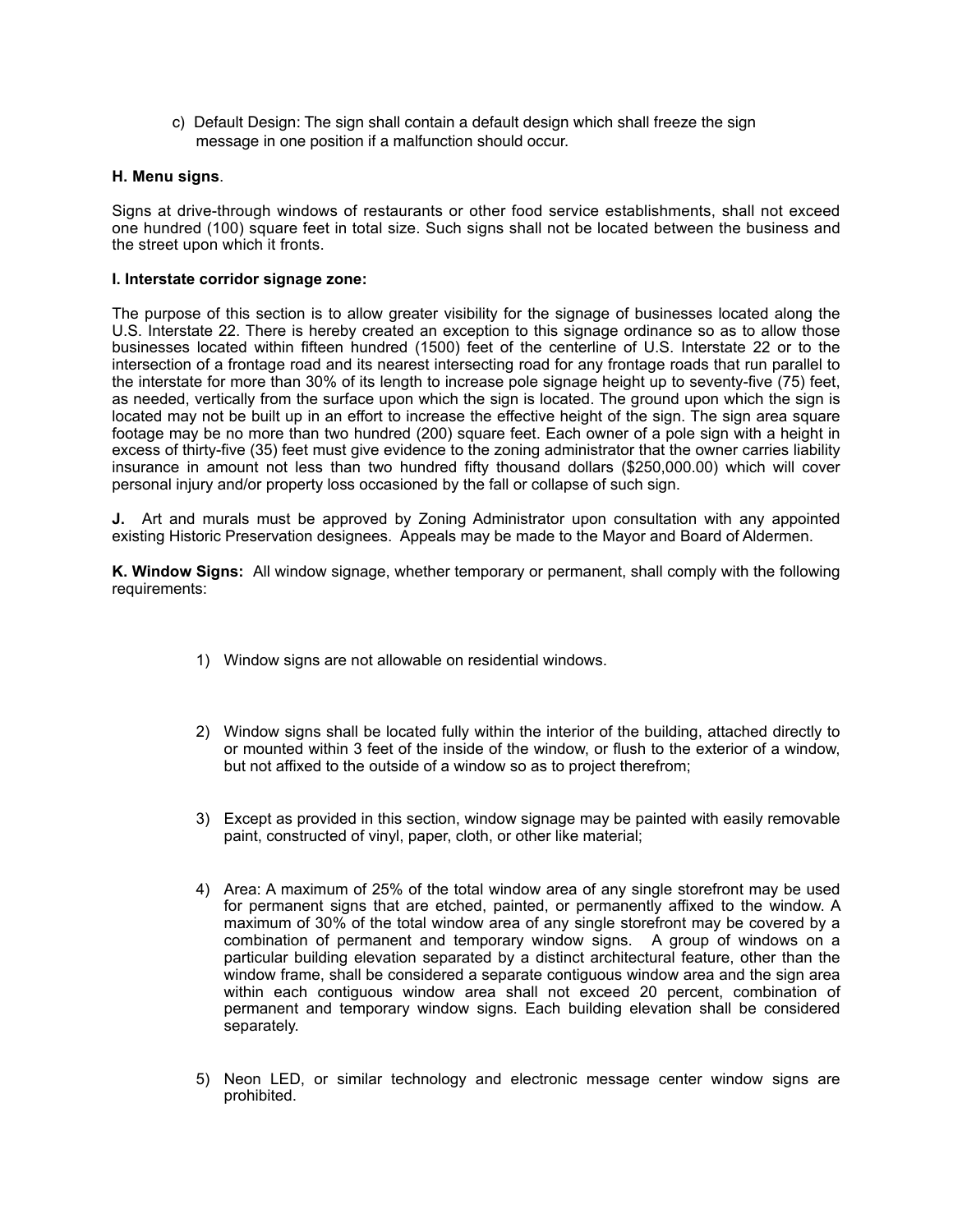# **112.03-18. Regulations by Sign Type: Temporary Signs**

- A. Banners, Political Signs, Yard Sale Signs, Real Estate Signs, Sandwich Boards are all considered temporary signs and are allowed without a permit.
	- 1. Banners which contain commercial advertising require a permit as a type of attached sign. Commercial banners are allowed for one period of up to thirty (30) days in duration per calendar quarter for each business or location. Commercial banners shall not exceed seventy-five (75) square feet in size, must be professionally prepared or like quality, and only one (1) banner per business is allowed.
	- 2. Real Estate Signs should be professionally made, should be no larger than 32 sq ft and must be taken down within 30 days of the property sale closing date.
	- 3. Political signs should be placed on private property only and taken down within 7 days of election.
	- 4. Sandwich boards may be used in front of businesses as long as there is no obstruction to pedestrians or traffic.
	- 5. Yard Sale signs should be placed on private property only with permission of property owner and on day of sale only.
- B. The City of New Albany, its officers, employees or designees are hereby authorized to remove temporary signs in violation of these ordinances.

# **Regulations Applicable to Residential (R1-4) and Neighborhood (C3-4)**

# **112.03-19. Signs Exempted from Permit**

The following signs may be allowed without a sign permit and shall not be included in the determination of the type, number, or area of permanent signs allowed within a zoning district, provided such signs comply with the regulations in this section, if any.

- A. Official traffic signs and government or regulatory signs.
- B. Signs inside a building, or other enclosed facility, which are not visible from the outside, and are located greater than three (3) feet from the window.
- C. Holiday and seasonal decorations.
- D. Temporary signs in accordance with §112.03-022. **(Regulations by sign type: Temporary signs)**
- E. Address signs Up to two (2) signs stating address, number and/or name of occupants of the premises and do not include any commercial advertising or other identification. Residential address signs shall not to exceed two (2) sq. ft. Commercial address signs shall not exceed 5 square feet in total area.

F. Public signs - Signs erected or required by government agencies or utilities, including traffic, utility, safety, railroad crossing, and identification or directional signs for public facilities.

G. Signs or emblems of a religious, civil, philanthropic, historical or educational organization that do not exceed four (4) sq. ft. in area.

H. Private drive signs - One (1) sign per driveway entrance, not to exceed one (1) sq. ft. in area.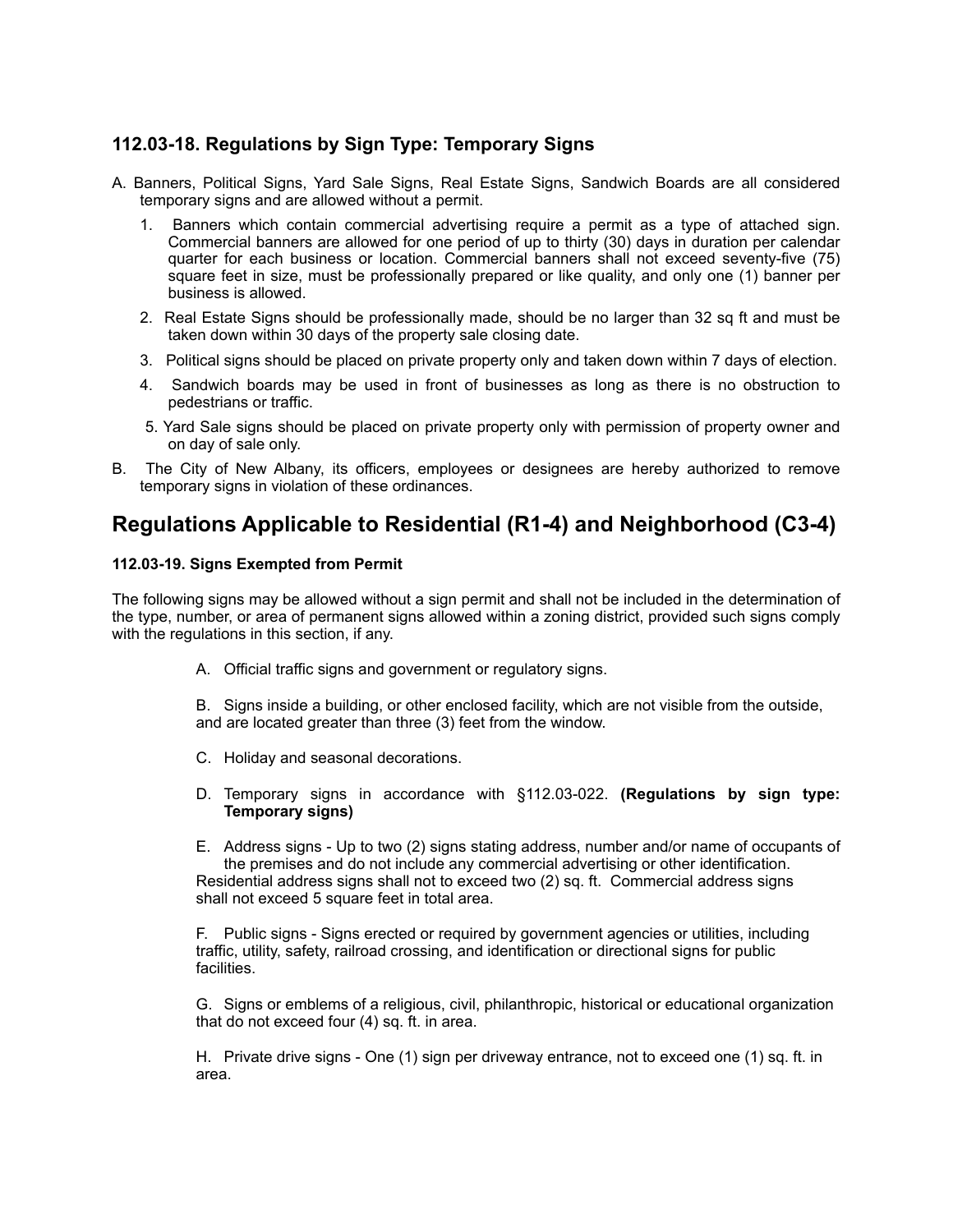I. Security and warning signs - These limitations shall not apply to the posting of conventional "no trespassing" signs in accordance with state law. All posted security and warning signs may not exceed two (2) sq. ft. in area.

J. Flags not prohibited pursuant to 112.03-08(S).

1. Location. Flags and flagpoles shall not be located within any right-of-way.

2. Height. Flags shall have a maximum height of 20 ft. except as approved by the Mayor and Board of Aldermen.

- 3. Number. No more than two (2) flags per lot in residential districts.
- 4. Size. Maximum flag size is 24 sq. ft. except on governmental property or as otherwise approved by the Mayor and Board of Aldermen.
- K. Properly authorized legal notices.
- L. Vending machine signs.

M. Memorial signs, public monuments or historical identifications sign erected by, or with the approval of the municipality, Union County or other State of Federal governmental authorities, including plaque signs up to three (3) sq. ft. in area.

N. Signs which are a permanent architectural feature of a building or structure, existing at the time of adoption of this ordinance.

O. Signs advertising the variety of crop growing in a field. Such signs shall be removed after the growing season.

P. Incidental signs, including incidental window signs shall also be excluded from area calculations.

# **112.03-20. Regulations by Sign Type: Permanent Signs**

- A. Canopy or Awning Signs: Not allowed.
- B. Window Signs: Not allowed.
- C. Neon Signs: Not allowed
- D. Internal Illumination & Halo Lighting: Not allowed.
- E. Changeable copy: Not allowed.
- F. Freestanding Signs.
- 1. One (1) freestanding sign shall be permitted for professional offices, home offices, day cares and churches subject to the following regulations.
	- a. Area: Each sign shall have a maximum area of 20 square feet. Church signs and professional day cares and nursing homes shall be no larger than 100 square feet.
	- b. Signs shall have a maximum height of eight (8) feet.
	- c. External Illumination is allowed.